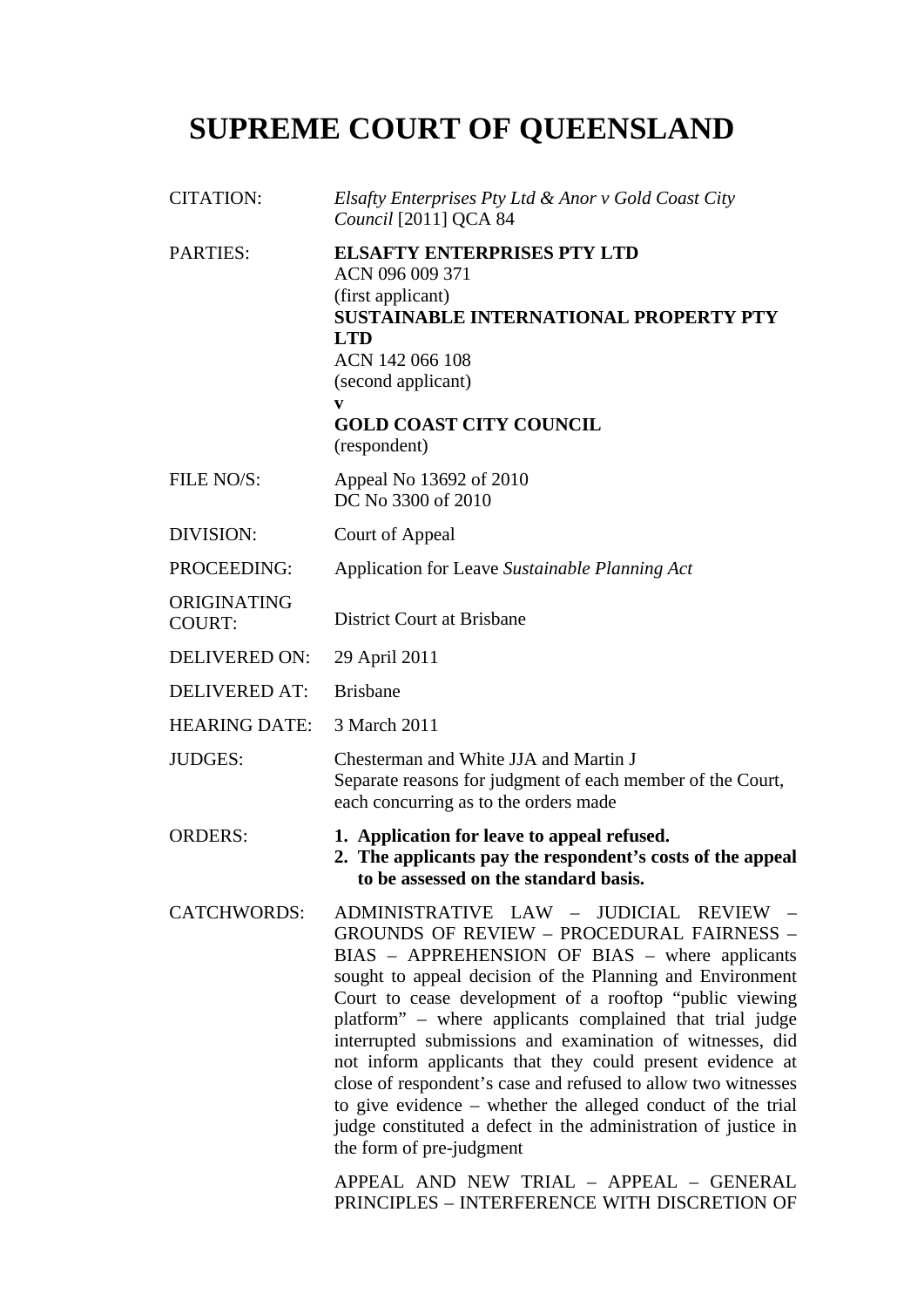COURT BELOW – IN GENERAL – FAILURE TO EXERCISE DISCRETION – where applicants claimed that trial judge reversed the onus of proof – where applicants claimed that respondent acquiesced in allowing development to progress – where applicants claimed they would suffer hardship as a result of preventing the project to progress – whether the trial judge erred in exercising his discretion

ENVIRONMENT AND PLANNING – ENVIRONMENTAL PLANNING – PLANNING SCHEMES AND INSTRUMENTS – QUEENSLAND – GENERALLY – where applicants challenged the primary judge's approach to the construction of the legislation and planning scheme – where applicants argued that the use of the rooftop of the premises was permitted under the *Sustainable Planning Act* 2009 (Qld) and the *Local Government (Planning and Environment) Act* 1990 (Qld) – whether the project constituted a 'material change of use' of the premises – whether the primary judge erred in his interpretation of the legislation and planning scheme

*Local Government (Planning and Environment) Act* 1990 (Qld), s 1.4, s 8.10(8B)

*Sustainable Planning Act* 2009 (Qld), s 10, s 498, s 578(1)

*Bhagat v Global Custodians Ltd* [2002] FCAFC 51; [2002] FCA 223, cited

*Boral Resources (Qld) Pty Ltd v Cairns City Council* [1997] 2 Qd R 31; [1996] QCA 249, cited

*British American Tobacco Australia Services Limited v Laurie* (2011) 85 ALJR 348; [2011] HCA 2, cited *du Boulay v Worrell & Ors* [2009] QCA 63

*Ebner v Official Trustee in Bankruptcy* (2000) 205 CLR 337; [2000] HCA 63, cited

*Forge v Australian Securities and Investments Commission* (2006) 228 CLR 45; [2006] HCA 44, cited

*Hills v Chalk* [2009] 1 Qd R 409; [2008] QCA 159, cited *Johnson v Johnson* (2000) 201 CLR 488; [2000] HCA 48, cited

*Matijesevic v Logan City Council* [1984] 1 Qd R 599, cited *Minister for Immigration and Ethnic Affairs v Kurtovic*  (1990) 21 FCR 193; [1990] FCA 22, cited

*Mudie v Gainriver Pty Ltd* [2002] 2 Qd R 53; [2001] QCA 382, cited

S*eymour CBD Pty Ltd v Noosa Shire Council* [2002] QCA 446, cited

*Tynan v Meharg* (1998) 101 LGERA 255, cited *Vakauta v Kelly* (1988) 13 NSWLR 502, cited *Vakauta v Kelly* (1989) 167 CLR 568; [1989] HCA 44, cited

*Warringah Shire Council v Sedevcic* (1987) NSWLR 335, cited

*Webb v The Queen* (1994) 181 CLR 41; [1994] HCA 30, cited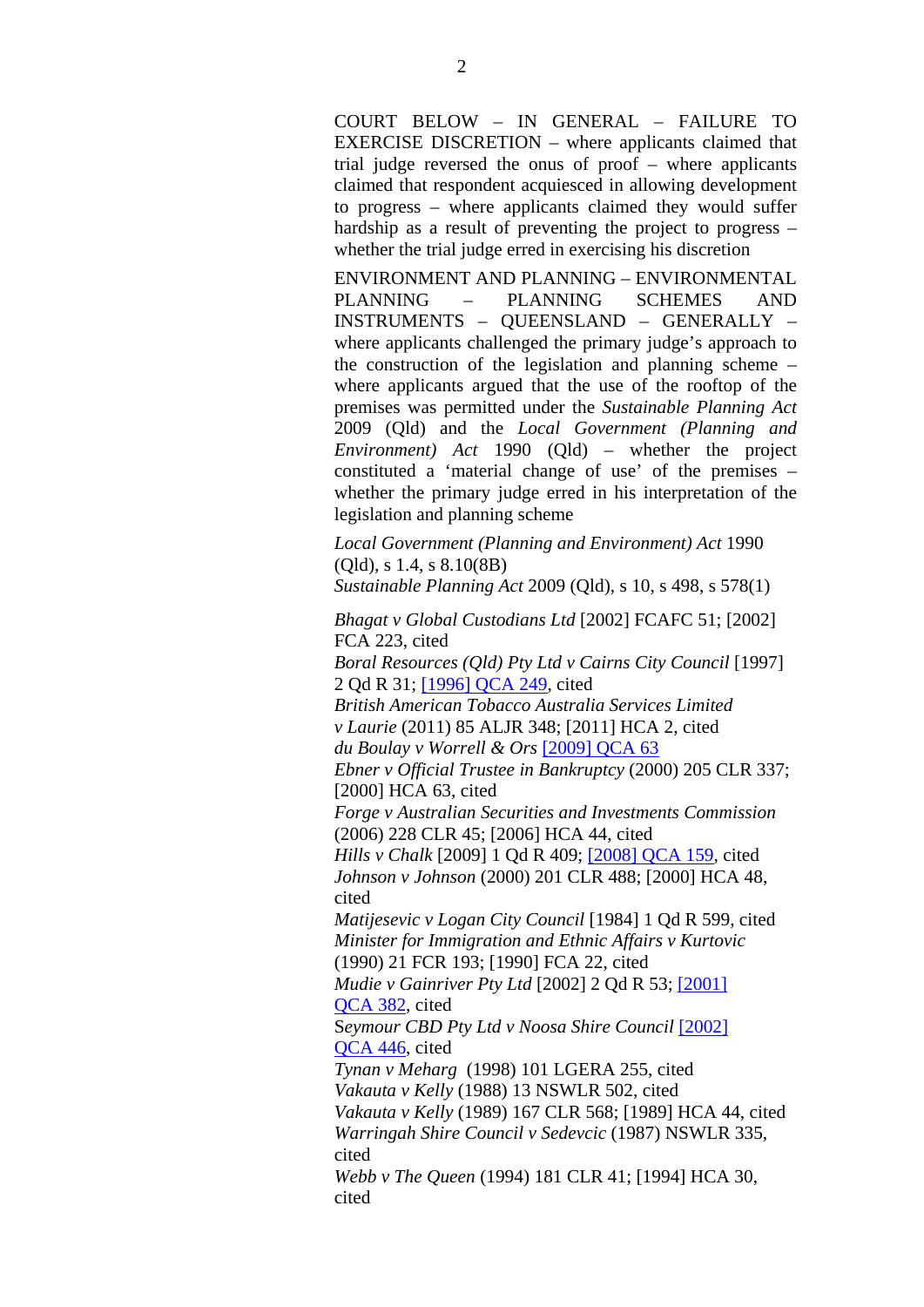| COUNSEL:           | N M Cooke QC for the applicants<br>C L Hughes SC, with N Kefford, for the respondent |
|--------------------|--------------------------------------------------------------------------------------|
| <b>SOLICITORS:</b> | Cranston McEachern for the applicants<br>McCullough Robertson for the respondent     |

- [1] **CHESTERMAN JA**: I agree with the orders proposed by White JA for the reasons given by her Honour.
- [2] **WHITE JA:** On 15 December 2010 Robin DCJ sitting in the Planning and Environment Court in Brisbane ordered that the applicants:

"… by their directors, servants, agents or contractors immediately cease, and until further Order desist from undertaking, or causing or permitting to be undertaken, any activity involving use by the public for the consumption of food and beverages, including such uses as comprise a material change of use as a Café, Tavern, Restaurant, Reception Room or any other undefined use which is assessable under the Gold Coast City Plan 2003, on the roof top of the building known as the 'Burleigh Beach House' located at 43 Goodwin Terrace, Burleigh Heads and described as Lot 129 on Crown Plan WD6680."

He gave liberty to apply and costs were reserved.

- [3] The applicants, whom it is convenient to refer to by name rather than status in the proceedings, are Elsafty Enterprises Pty Ltd, the lessee of the land, represented by its director Mr El Safty, and Sustainable International Property Pty Ltd, represented by its director Mr Youssef, the proposed operator of the roof top facility. They seek leave to appeal those orders pursuant to s 498 of the *Sustainable Planning Act* 2009 (Qld). The reasons which the applicants contend justify granting leave are those which constitute the grounds of appeal appearing in the amended application and amended notice of appeal. $<sup>2</sup>$  They are, in brief, that:</sup>
	- 1. The conduct of the primary judge in dealing with the legally unrepresented applicants was such as to give rise to a reasonable apprehension of bias in favour of the respondent Gold Coast City Council ("GCCC").
	- 2. The primary judge's exercise of his discretion whether to issue an enforcement order in the terms sought by the GCCC miscarried because he gave no proper consideration to issues of acquiescence by the GCCC and the hardship that the enforcement order would cause the applicants.
	- 3. The primary judge erred in law in his construction of the relevant planning legislation and ought to have concluded that the increase in "Total Use Area" was "nil" and the area of the roof was not included in the "Gross Floor Area" and thus constituted an exempt development.
- [4] The applicants had contended below, in response to an application by the GCCC for an enforcement order to restrain the proposed use of the roof top for the consumption of food and drink in premises which Elsafty Enterprises operates a restaurant, that a permit to do so was not required because such a use was encompassed in the existing permit to operate a restaurant. The proposed operator of the roof facility is Sustainable International Property Pty Ltd using the business

 $\frac{1}{1}$ AR 1295.

 $\gamma$ Not filed and no leave to file sought.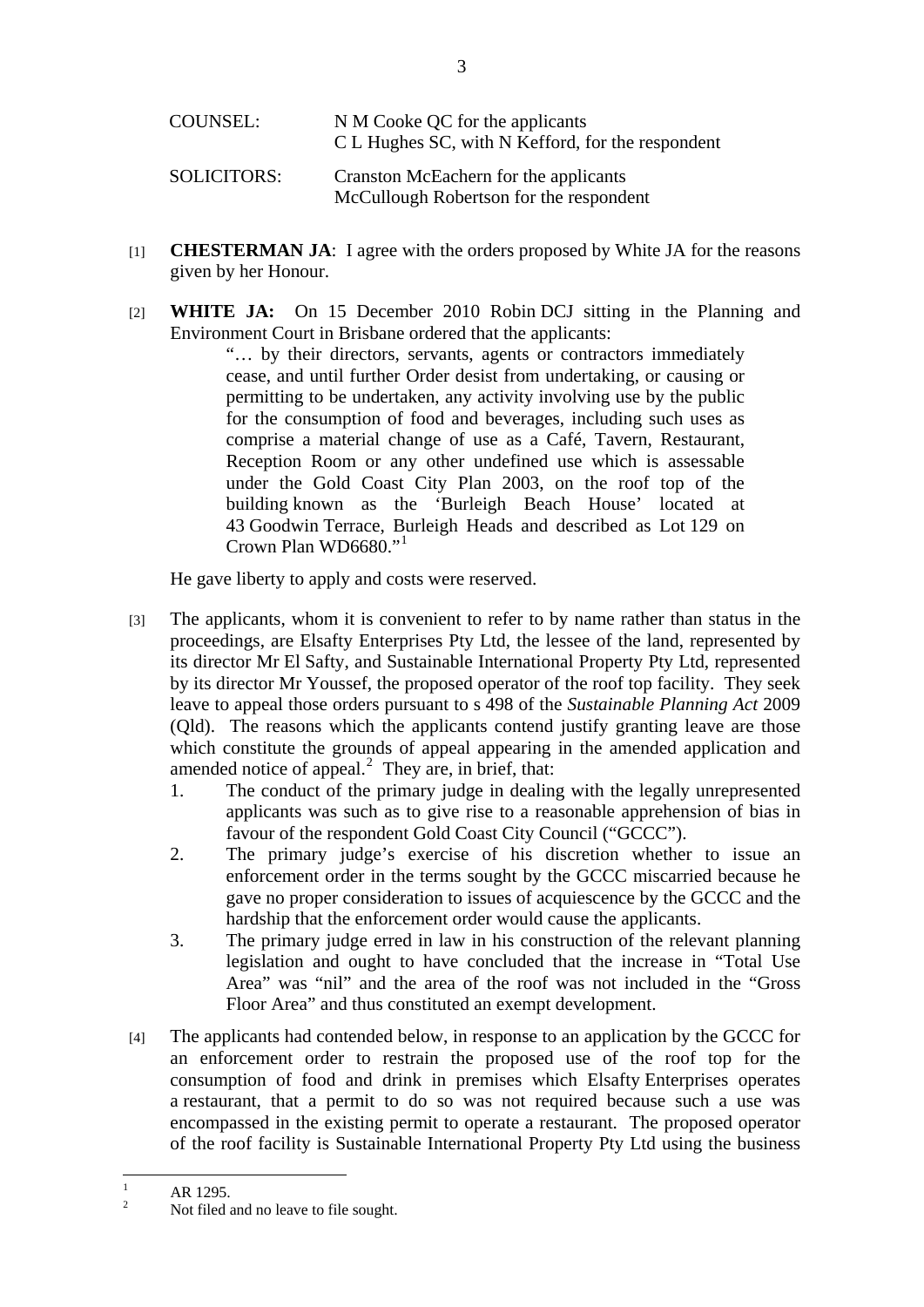name "Clique". It had already undertaken considerable work on the roof in readiness for the enterprise and the festive season. The roof overlooks the beach at Burleigh Heads with dramatic views north to Surfers Paradise and to the point break at Big Burleigh in the other direction.

[5] Since the applicants claim that their entitlement to use the roof in the way proposed is encompassed in the original permit granted in 1986 and that the GCCC has acquiesced in that understanding over the ensuing years it is necessary to consider, albeit it selectively, that history.

## **History**

- [6] The building known as the Burleigh Beach House is located on Crown leasehold land at 43 Goodwin Terrace, Burleigh Heads described as Lot 129 on Crown Plan WD6680 having an area of  $1,520m^2$  ("the land"). The lease is due to expire on 30 June 2030 and was granted for the purpose of "commercial/business purposes namely for Swimming Pool, Kiosk, Restaurant and associated Health Facility purpose and for no other purpose whatsoever".<sup>3</sup>
- [7] Kinami Pty Ltd appealed to the Local Government Court sitting at Southport in 1985 against a refusal by the GCCC to approve an application for permission to construct a single storey building for the purpose of a restaurant on the land. Row DCJ, who constituted the court, in his reasons for decision noted that:

"The subject land is the site of the Burleigh Heads swimming pool and is located on the ocean to the immediate south-east of the patrolled area at Burleigh Heads surfing beach. The subject land is presently occupied by a swimming pool complex that was for the most part constructed a number of years ago. The pool area was renovated in 1982-83 and the pergola area and bar-b-que constructed. The Appellant acquired the lease of the property late in 1980. At present and for some time past, the swimming pool has been closed. The buildings have severely deteriorated, being the subject of considerable vandalism. The subject land is zoned Public Open Space (General) within the relevant Town Planning Scheme. In that zone the proposed use for the purpose of a restaurant is a purpose for which buildings or other structures may be erected or used or for which land may be used only with the consent of the Respondent under and pursuant to Column IV of the Table of Zones."<sup>4</sup>

- [8] Objections from 561 persons were received relating, *inter alia*, to traffic and noise, particularly to the residents in the apartment blocks behind the proposed building, as well as objections to the further development of the foreshore. Row DCJ noted that the proposal included demolishing the dilapidated buildings on the site and erecting a single storey, sloped roof building. His Honour granted the appeal and adjourned the further hearing until the parties could settle the detailed conditions to which the approval would be subject.
- [9] On 7 March 1986 Row DCJ made formal orders<sup>5</sup> subject to certain conditions.<sup>6</sup> Relevant, for this application, are the following as issued by the GCCC:

<sup>&</sup>lt;sup>2</sup><br>3 AR 543, 544.

<sup>4</sup> AR 902-903.

<sup>5</sup> AR 1189.

<sup>6</sup> AR 911-14.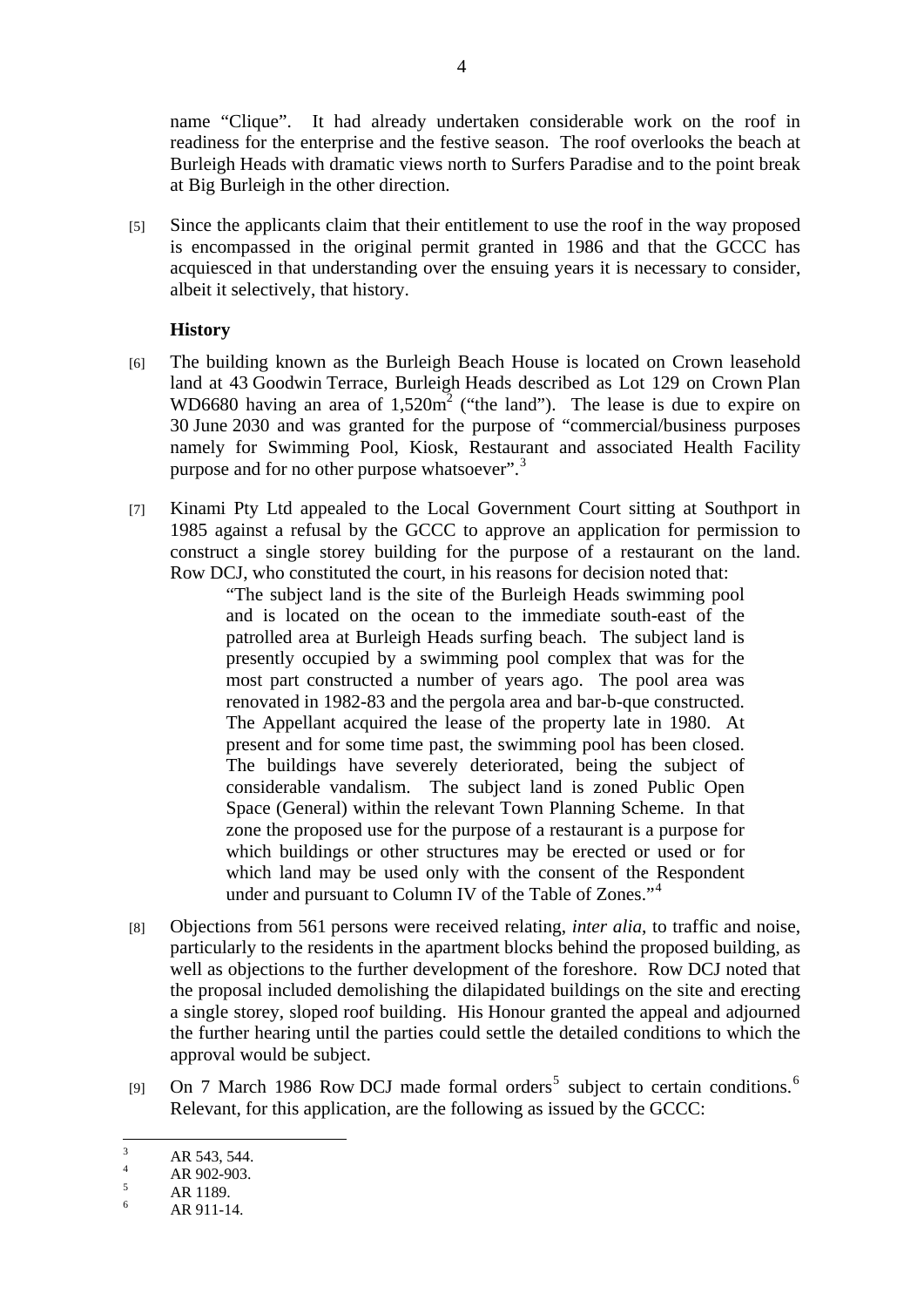#### "TOWN PLANNING PERMIT NO. 9/225

In pursuance of a Local Government Court Order dated 7th March, 1986, the Council of the City of Gold Coast hereby approves an application to erect a Restaurant on land described as … subject to the following conditions:

- (1) Payment to Council of \$126,000.00 in lieu of twenty-eight (28) off-street carparking spaces …
- (3) The roof line of the proposed restaurant is to be amended to reduce its height so as to minimise the visual impact of the development to the reasonable satisfaction of the Chief Inspector.
- (4) The swimming pool facility is to be maintained for public use.
- …
- (6) Submission to and approval by Council of satisfactory building plans and specifications in accordance with the Building Act, Council's By-laws where applicable and the City of Gold Coast Town Planning Scheme and generally in accordance with the plan approved in this Town Planning Permit and the conditions of this Permit. The building is to be constructed in accordance with the approved building plans prior to the commencement of the use approved in this Town Planning Permit.
- …
- (12) Any lighting device is to be so positioned and shielded as not to cause any glare nuisance to any nearby residential occupation or passing motorist.
- (13) The premises are to be fully air-conditioned and soundproofed to the reasonable satisfaction of the Chief Inspector.
- (14) There is to be no interference with the amenity of the neighbourhood by reason of the emission of noise, vibration, smell, fumes, smoke, vapour, steam, soot, ash, dust, waste water, waste products, grit, oil, or otherwise.
- …
- (28) Restaurant to accommodate no more than 200 people.
- ...
- (36) The approval is only for a restaurant and any discotheque type activity would be subject to consent for indoor recreation and would require a Town Planning Application."
- [10] The then developer negotiated amended building plans with the GCCC amongst other things to change the roof from sloping to flat made of cement. The roof, comprising some  $400m^2$  was referred to as an outdoor "viewing platform" from time to time in the correspondence about the building plans particularly referring to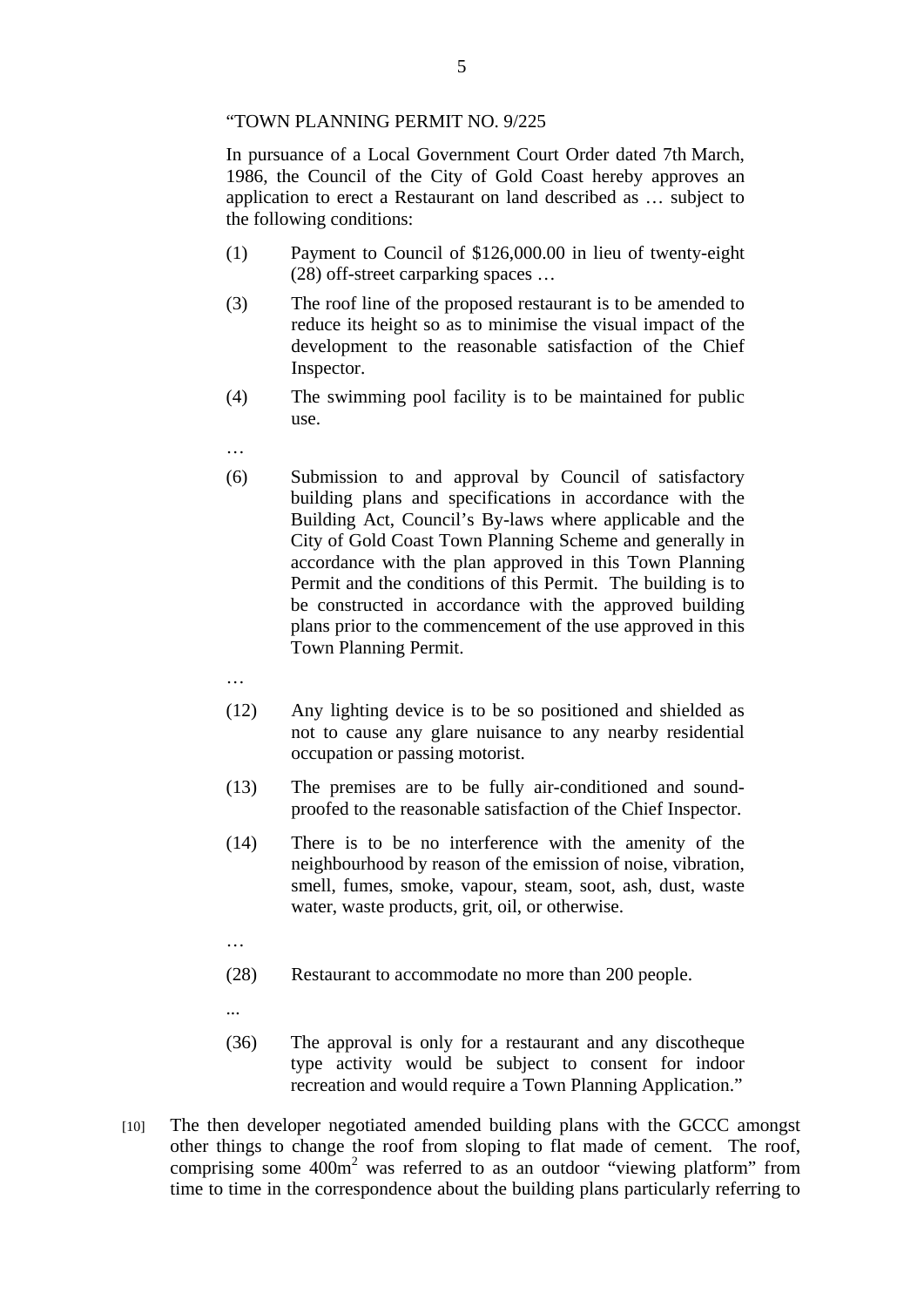a glazed balustrade around the roof edge. The concern was principally safety because the roof area extended out over the swimming pool and the GCCC were concerned that glasses should not be able to be balanced on the top of the balustrade. A totally enclosed 1500mm high glazed balustrade with no ledge on top was required and is in place. Approval was also given in 1987 for an increase in the restaurant area to  $436.3 \text{m}^2$  from  $400 \text{m}^2$  as stipulated originally (noted to be an increase of 3.9%)<sup>7</sup> for which one further car park space contribution was required.<sup>8</sup> A request had been made to extend an outdoor terrace area for restaurant dining. The GCCC responded:

"… the outdoor terrace area has not been approved for restaurant seating and as this area is in excess of the 5% allowable a [sic] minor modification to the Town Planning approval already granted, the use of the terrace area for restaurant seating will require Town Planning Consent and a further additional carparking contribution."<sup>9</sup>

- [11] In 1988 a request to increase the height of the building by one metre to accommodate high seas was considered to be within the existing permit.<sup>10</sup>
- [12] In 1990 the then Town Clerk wrote to Linkon Design:

"… it is confirmed that the outdoor roof terrace area can be used for restaurant purposes without Town Planning Approval or car parking contribution as it does not form part of Total Use Area as defined in the current Town Planning Scheme."<sup>11</sup>

A file note of the same date confirms this (probably first in time):

"P & D Committee and Ald Ganim agreed that outdoor area could be used for restaurant eating without T.P. approval or additional carparking."<sup>12</sup>

The applicants regard this as a clear intimation that what is proposed for the roof is within the existing approval.

- [13] A separate town planning application was approved in 1993 for an additional restaurant on the lower ground floor formerly designated for a gymnasium. The restaurant was to be entirely enclosed by the existing building and similar conditions concerning noise and amenity control to those imposed originally for the restaurant were imposed.<sup>13</sup> The total use area was  $390m^2$  and required the provision of 26 car spaces.
- [14] In 2003 and 2004 respectively approval was given for a material change of use for alterations and additions to the kitchen and for outdoor dining around the pool<sup>14</sup> and covered areas near the pool.<sup>15</sup>
- [15] Over the ensuing years the lease changed hands and negotiations were ongoing between the developer for the time being and the GCCC. On 9 July 2009 new stairs providing improved access to the roof area were approved.

- 8 AR 917.  $\overline{9}$
- $AR_{10}^{9}$  AR 595.
- $\frac{10}{11}$  AR 918.
- $\frac{11}{12}$  AR 1315.
- $\frac{12}{13}$  AR 1316.

- $AR 931.$
- AR 942.

<sup>&</sup>lt;sup>-</sup> AR 915.

 $AR 920-924.$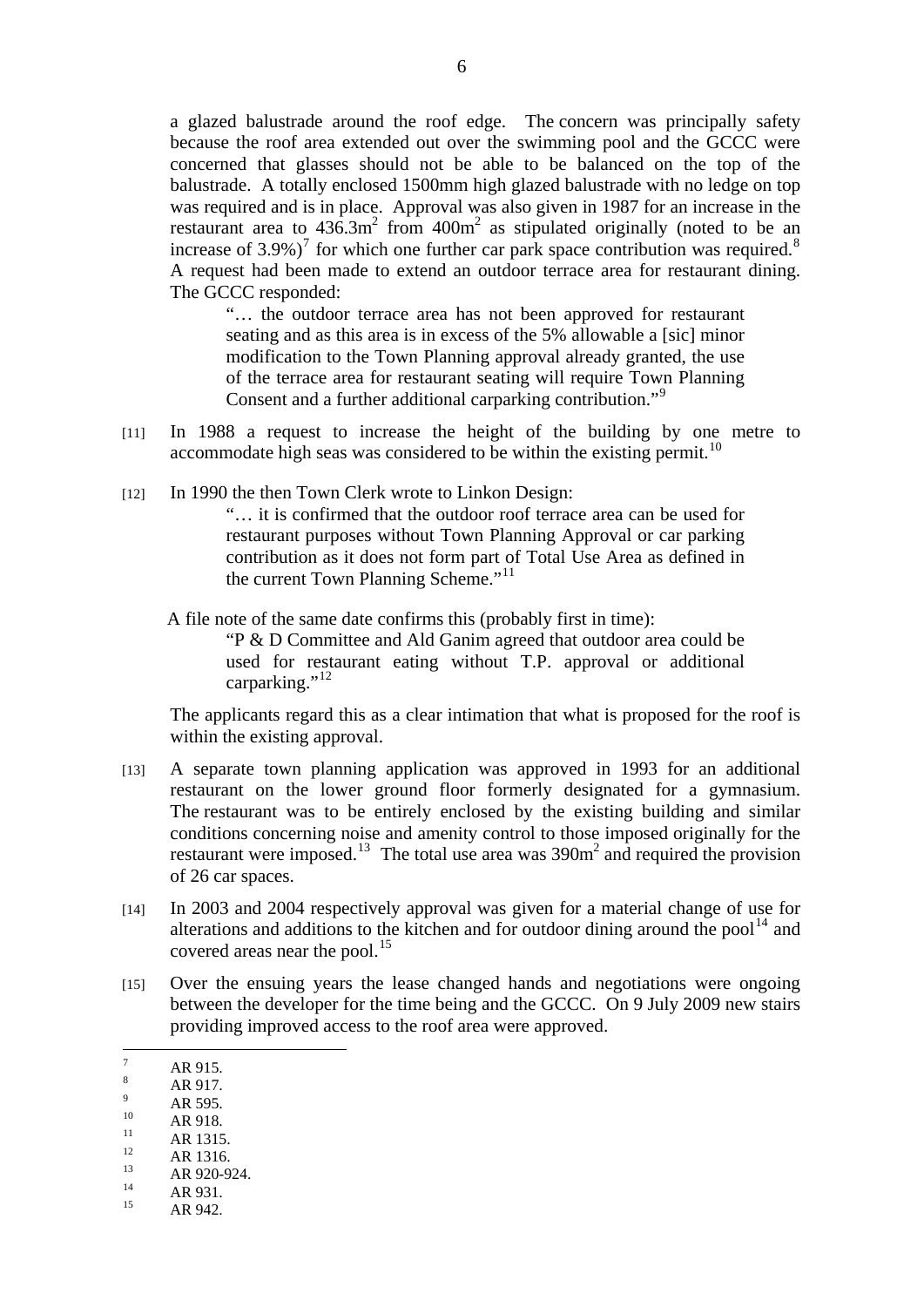- [16] On or about 20 August 2009 Elsafty Enterprises received a Show Cause Notice dated 14 August 2009 from the GCCC. The GCCC was concerned that the building height with the balustrade exceeded the height permitted under Town Planning Permit No. 9/225. This action was likely in response to complaints about the activity on the roof. At the conclusion of its Show Cause Notice the GCCC requested Elsafty Enterprises to "advise of the proposed/intended useage [sic] of the roof top area".
- [17] On 4 September 2009 Mr Martin Roberts, a senior development compliance officer with the GCCC, attended a meeting at the land with the project manager engaged by Mr El Safty in relation to an application to work outside the permitted construction hours of 6.30 am to 6.30 pm Monday through Saturday. The work involved the demolition of part of the existing roof structure by concrete cutting, jack hammering, form work and the pouring of concrete to construct the new stairway located at the main entrance and leading to the roof top. The justification for doing so was to improve access to the roof top to maintain plant and equipment, the existing staircase being too narrow and winding for workplace health and safety purposes. Mr Roberts ordered the work to cease because the intended use of the additional floor space being created was assessable development and it would trigger a material change of use of the premises.
- [18] By letter dated 4 November 2009 the GCCC notified Mr El Safty that the Show Cause Notice had been lifted. Mr El Safty replied to the request about "use" by letter dated 28 January  $2010^{16}$  drawing attention to the letter of 29 August 1990 and internal memo of the same date, and to the correspondence about the nature of the balustrade to prevent "beer glasses or similar" falling into the swimming pool as demonstrating that there was no contravention of the legislation and no planning permission was required.
- [19] After the withdrawal of the Show Cause Notice, the GCCC, through their solicitors, wrote to Mr El Safty on 22 March 2010:

"Burleigh Beach House – Unlawful use of roof top terrace…

We reiterate to you again that the use of the roof top terrace of the Premises for any use whatsoever will amount to a development offence for the carrying out of assessable development without a development permit [referring to s 578(1) of the *Sustainable Planning Act 2009* (Qld)]. No development approval currently attaches to the land which permits the use of the roof top terrace as you allege. Our reasons in support of this view are set out in further detail below.

Should you proceed to carry out any of the following uses on the roof top terrace as defined by Council's Gold Coast Planning Scheme 2003 (**Planning Scheme**) for:

- (a) either a material increase in the intensity or scale of the existing first floor *Restaurant(s)* or a new Restaurant use;
- (b) a *Reception Room* (i.e. for the conduct of receptions or functions at which food or drink is served); or
- (c) a *Tavern* (which includes bars and non-residential hotels),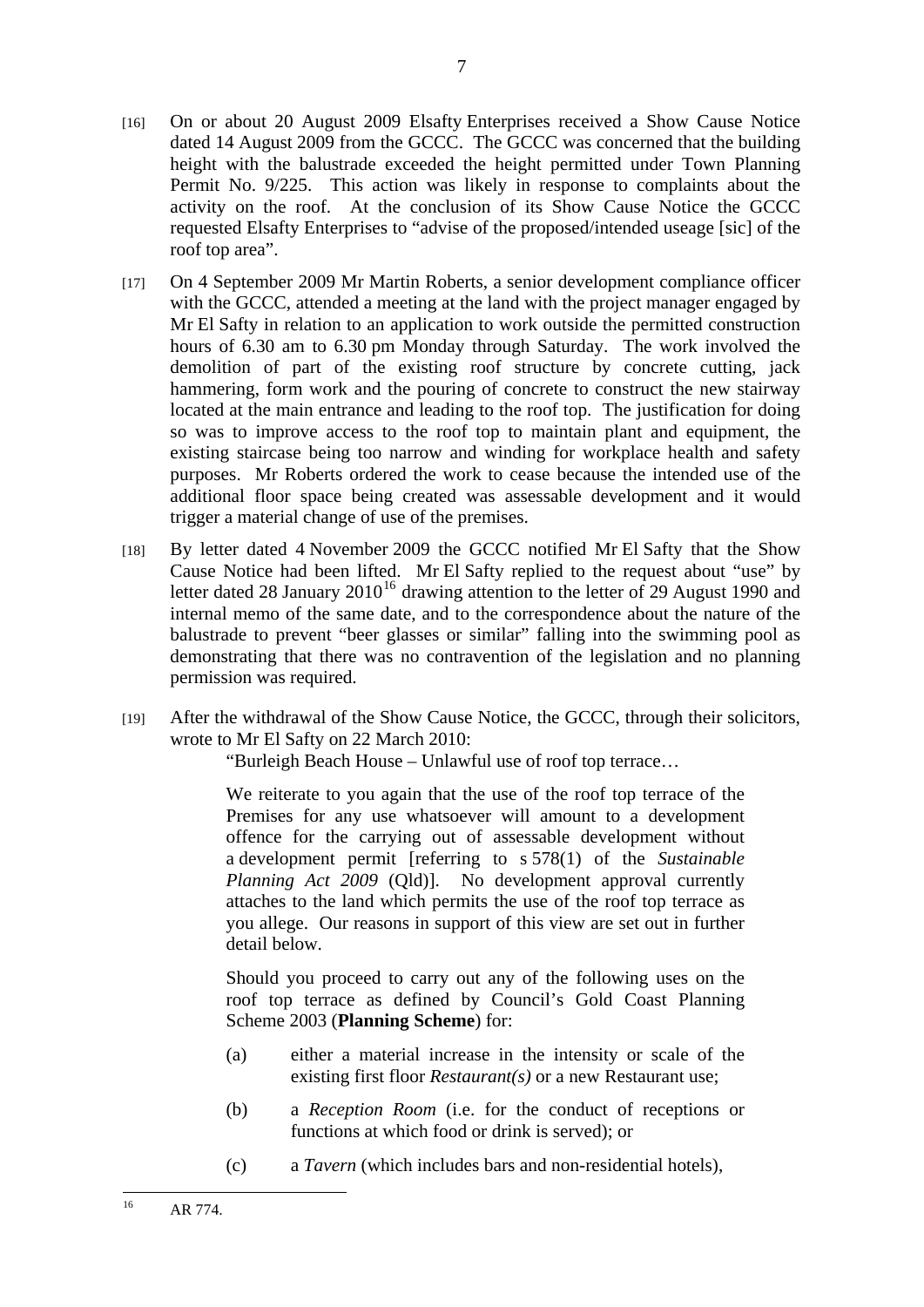without an effective development permit enabling the use to occur, then we hold instructions to commence proceedings against you and your company, El Safty Enterprises Pty Ltd. Such proceedings will likely be two-fold; seeking urgent injunctive relief in the Planning and Environment Court to immediately cease the use and subsequently in the Magistrates Court for prosecution of the alleged offence." $^{17}$ 

The writer advised that proceedings would seek declarations as to the lawfulness of the use and consequential orders restraining the use in the absence of an effective development permit and continued:

"Subject to you considering our representations and taking your own professional advice on the matter, Council encourages you to direct your resources towards engaging in a pre-lodgement meeting to consider your preferred use of the Premise's roof top terrace. If you choose to lodge a development application it will then be assessed against Council's Planning Scheme in accordance with the usual IDAS process under the *Sustainable Planning Act 2009* (Qld)."<sup>18</sup>

Mr El Safty was reminded that the terms of the Crown lease required the land to be used in conformity with the Town Planning Schemes, by-laws and requirements of the GCCC.

- [20] Mr Sharpe, a senior planning officer with the GCCC agreed in cross-examination that couples using the roof for "a kiss and an embrace"<sup>19</sup> would not be a material change of use, nor would accessing the roof for maintenance. During the hearing, in exchanges with his Honour, it was suggested by counsel and Mr El Safty that diners venturing up to the roof between courses from the restaurant would not constitute an unlawful use. At the hearing below and on this application the position of the GCCC was that there was no absolute opposition to the use proposed, merely that the applicants were required to go through the usual planning processes as had occurred in the past, for example, for extended restaurant facilities around the swimming pool.
- [21] Work continued and it became apparent that the roof was to be used for a bar. Mr El Safty conducted a public inspection of what he proposed with a number of adjacent residents whose accommodation overlooked the building. On 16 September 2010 Mr El Safty introduced the GCCC officers during a visit to the site to Mr Youssef as being involved in the project. Details of the proposals were given about the project: the roof top would be fitted with a bar, lounges, day beds, high tables and bar stools, planter boxes and sails; an entry fee would be charged to ensure that only desirable clientele were attracted. Mr El Safty and Mr Youssef proposed that car parking issues would be resolved by offering valet parking for patrons by the use of the GCCC's library car park after hours. In these conversations Mr El Safty pronounced his belief that approval had been granted to carry out this work under earlier development approvals relating to the premises. A public sign was displayed at the front of the premises which suggested that the public viewing platform had been approved by the GCCC. The photographs in the appeal record show the extensive nature of the proposal for the roof as well as an artist's impression of the completed development.<sup>20</sup>

 $17$  $\frac{17}{18}$  AR 554.

 $AR$  555.

 $19$  AR 119, Trial transcript 1-119.

AR 713-14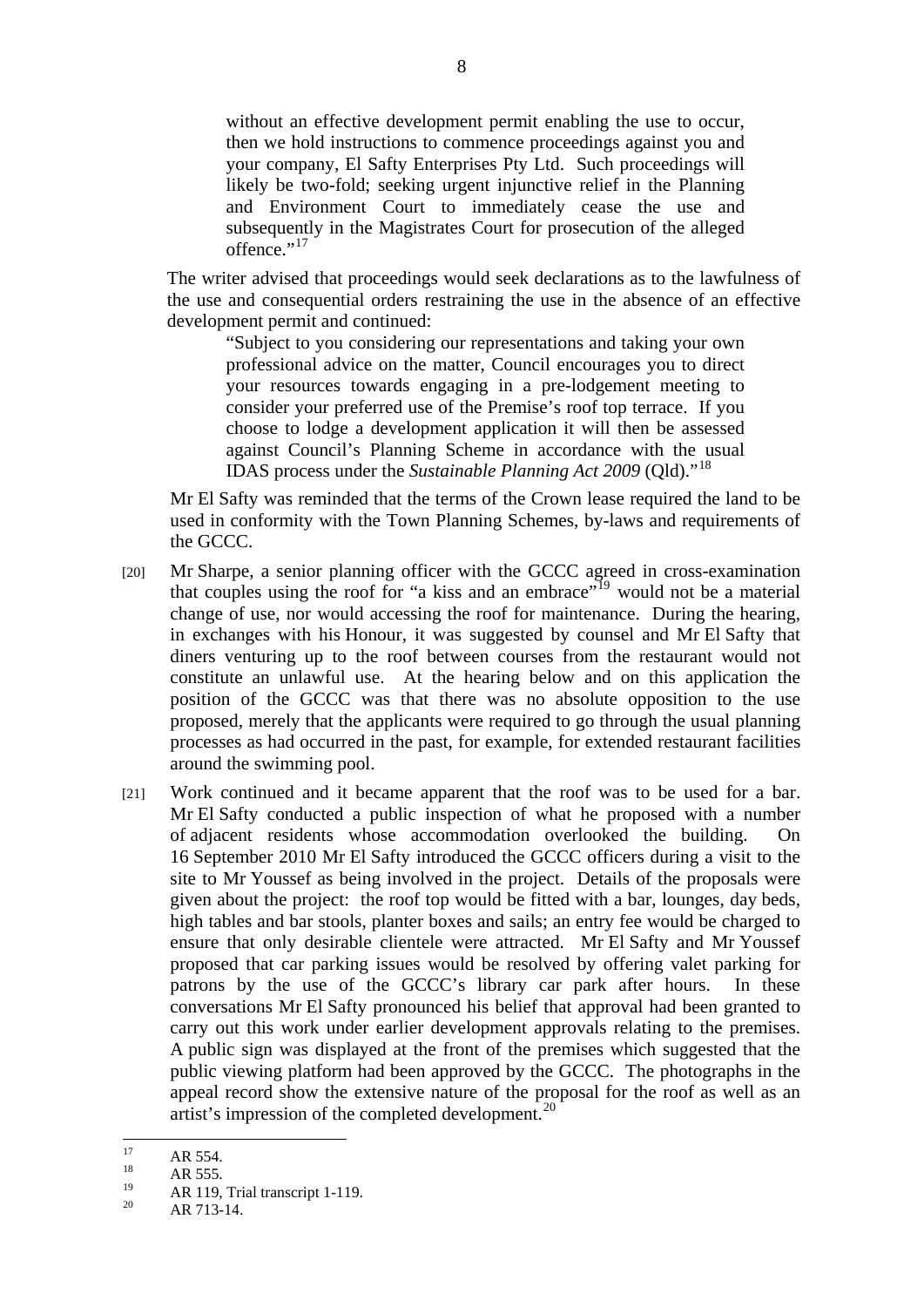[22] On 30 September 2010 the GCCC issued a plumbing compliance notice related to work on the "Sky Bar Terrace". The applicants make much of this notice as indicative of acquiescence but it was conditioned on any other required development permits. $21$ 

## **The application for injunctive relief**

- [23] The GCCC filed its application on 11 November 2010 seeking orders against Elsafty Enterprises, with a return date on 1 December 2010. The GCCC sought a declaration that the proposed use of the roof top was assessable development for which there was no effective permit and unless restrained, Elsafty Enterprises intended to use the roof top for a "Restaurant", "Café", "Reception Room" or "Tavern" within the meaning of those terms in the Planning Scheme. On 29 November 2010 the GCCC filed an application to join Sustainable International Property and to amend the original application on the basis that it proposed to operate the "licensed viewing platform" under the business name "Clique".
- [24] On 1 December 2010 Searles DCJ ordered that by 6 December 2010 Elsafty Enterprises file and serve any affidavit material or other statements of evidence on which it intended to rely and set down the two applications for hearing on 9 December 2010, a Thursday. On 9 December, the GCCC was represented by senior and junior counsel. Mr El Safty appeared for his company and Mr Youssef appeared for Sustainable International Property, of which he was the sole director. Mr Youssef had been served with the GCCC's material and did not oppose his company's joinder.
- [25] Because of the complaint of apprehended bias manifested by pre-judgment it is necessary to consider in some detail the progress of the application. Counsel for the GCCC read the material on which he proposed to rely after giving an opening. Mr El Safty had advised that he wished all of the GCCC deponents to be present for cross-examination but was able to reduce that number to six. Mr El Safty relied on two affidavits by himself and one by Mr David Ransom, a town planning consultant who had formerly been employed by the GCCC. Mr El Safty indicated that he proposed calling his wife and Mr Youssef to give evidence. The primary judge then asked Mr Youssef:

"HIS HONOUR: Are you going to present a case, Mr Youssef, or just rely on what Mr El Safty does?

| <b>MR YOUSSEF:</b><br>Honour.                                 | Depends on the outcome of today, your                                |
|---------------------------------------------------------------|----------------------------------------------------------------------|
| <b>HIS HONOUR:</b>                                            | Well, you've got to make a decision.                                 |
| <b>MR YOUSSEF:</b>                                            | Well - - - - -                                                       |
| <b>HIS HONOUR:</b><br>own town planner or something - - - - - | I mean, if you want to go out and get your                           |
| MD VAHCCEE.                                                   | $\Gamma_{\text{VLO}}$ and a degree in property and $\Gamma$ finished |

MR YOUSSEF: I've got a degree in property and I finished with Majors and Honours and on the Dean's list and I've got [indistinct] To the Future Property Leaders Award from the Property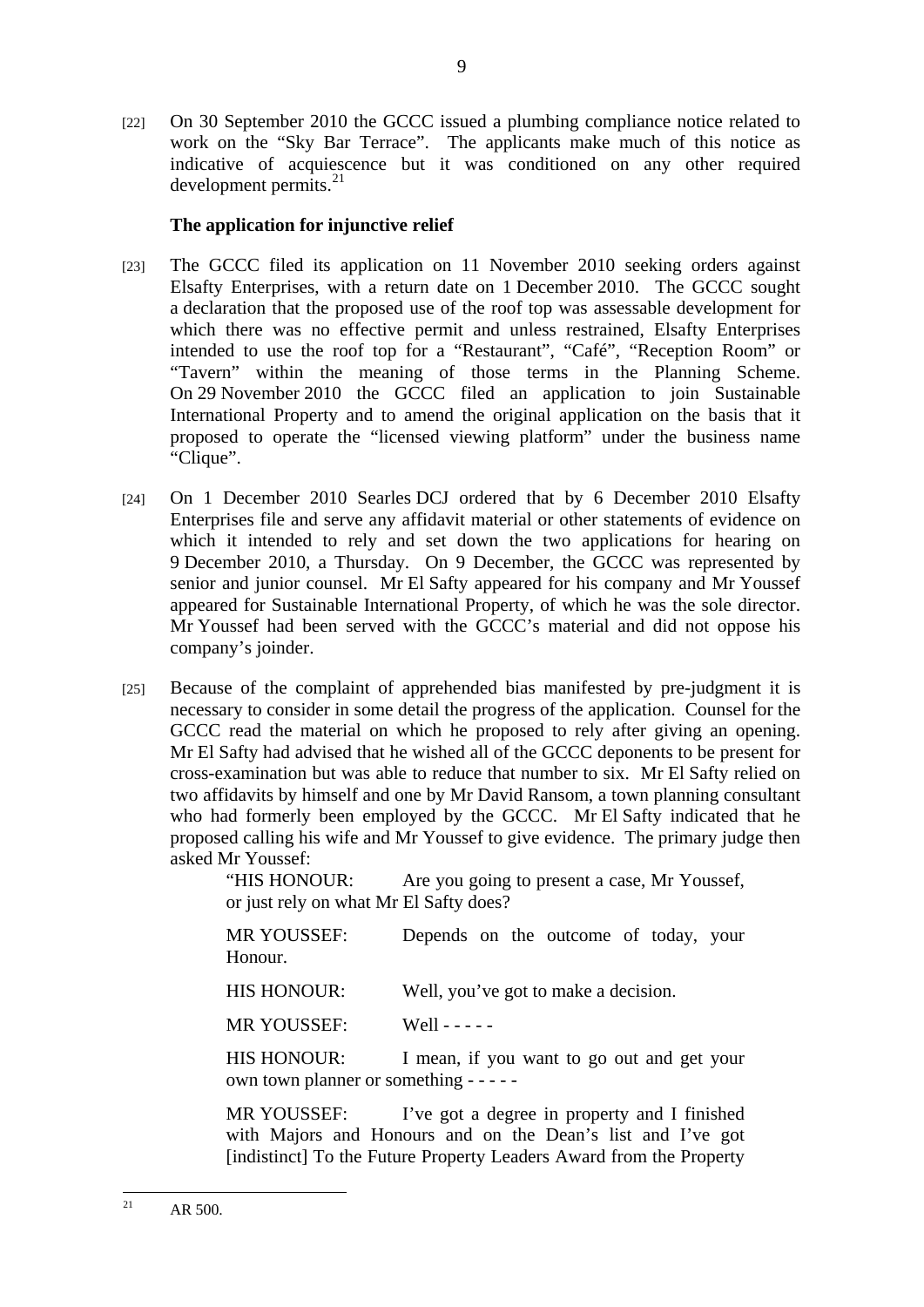Council of Australia national award this year, your Honour. So I think I'm pretty - - - - -

HIS HONOUR: Well, if you're presenting yourself as something like a planning expert Mr Hughes might possibly object to that, but I don't know. We'll face it when we come to it.

MR YOUSSEF: I think it's pretty straightforward, your Honour, if I just pointed it out to Mr Hughes what..."<sup>22</sup>

- [26] Mr El Safty then made a preliminary submission to the primary judge seeking to have the application dismissed because, he argued, the GCCC had withdrawn its Show Cause Notice in November 2009. The primary judge explained that although Mr El Safty could cross-examine on the letter withdrawing the Show Cause Notice, the GCCC was not precluded for that reason from bringing the present application.
- [27] Each of the GCCC witnesses was cross-examined by Mr El Safty at length. In the course of cross-examination Mr Roberts, a senior compliance officer, was asked whether what was being done on the roof constituted a material change of use. His Honour intervened observing that that was a matter for the court. He then said:

"I mean, I don't want to stop you if this is leading to some useful outcome... from your point of view, or might." $^{23}$ 

To this observation Mr El Safty responded that he had made his point. After a further exchange in which Mr El Safty protested that the GCCC was pursuing his enterprise using public resources on a frivolous and vexatious application, his Honour asked why, if it got additional information, it could not pursue the matter. He then added, "I don't want to throw you off your stride"<sup>24</sup>, to which Mr Elsafty replied that he was "Okay", that he had asked all the questions he needed and that the witness had been most helpful. After re-examination of Mr Roberts, Mr Youssef indicated that he wished to ask some questions which his Honour permitted. Mr El Safty then sought to ask further questions. His Honour conceded that since he, himself, had asked the witness a question, Mr El Safty could further cross-examine. That further cross-examination extended for some half dozen pages of transcript. Whilst that was occurring his Honour sought to summarise the applicant's position. In that exchange Mr El Safty explained his purpose to which his Honour responded, "So there's some point in this."<sup>25</sup>

[28] The court adjourned at 2.00 pm until 3.00 pm. His Honour had expressed some mild concern that the matter would not finish that day. After lunch Mr El Safty continued his lengthy cross-examination of a witness. At the end of re-examination Mr El Safty had one more question which was permitted. During the crossexamination of Mr Sharp, executive co-ordinator with the GCCC, much discussion ensued about parking requirements at Burleigh Heads. His Honour suggested to Mr El Safty that the applicants were seeking to avoid any further contribution to parking. Mr Youssef then intervened, making reference to certain GCCC internal memoranda. His Honour suggested that Mr El Safty should return to crossexamining Mr Sharp.

 $22$  $R^2$  AR 34, Trial transcript 1-34.

<sup>&</sup>lt;sup>23</sup> AR 51, Trial transcript 1-51.

 $AR$  52, Trial transcript 1-52.

<sup>25</sup> AR 84, Trial transcript 1-84.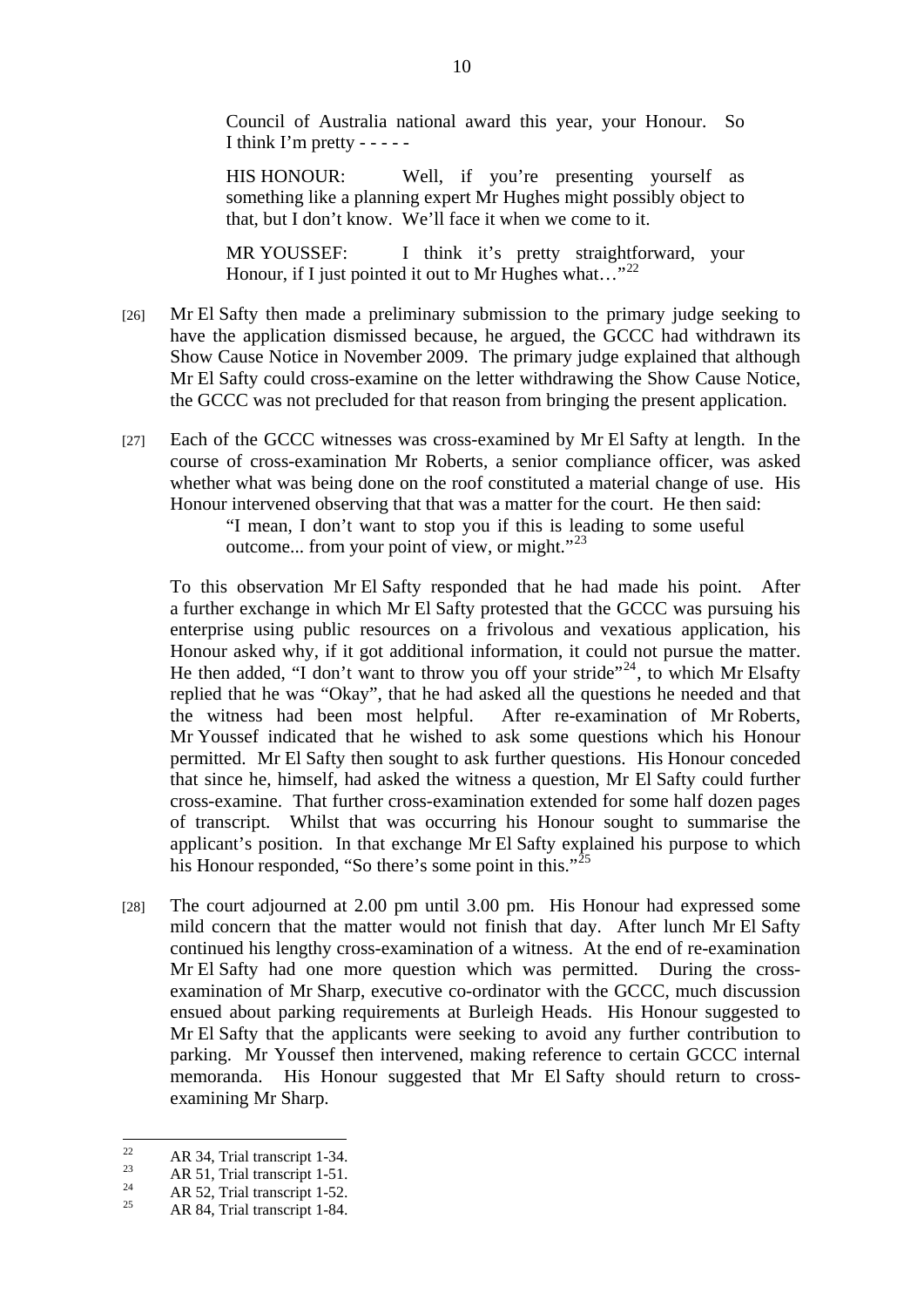[29] It can be discerned from the transcript that a cordial tone had prevailed in the court throughout the day and may be exemplified by this exchange after Mr El Safty had been able to produce to the court the hitherto unavailable order made by Row DCJ on 7 March 1986, which the GCCC itself had been unable to locate:

> "HIS HONOUR: Well, I'm sure they've got a dress code that would keep all the surfers out, haven't they? [speaking of the casual dining area]

> MR EL SAFTY: Your Honour, I actually surf that point regularly and I can tell you - - - - -

> HIS HONOUR: But you don't come in in your boardies, do you? You do?

MR EL SAFTY: Yep. And - - - -

HIS HONOUR: Even at night?

MR EL SAFTY: Yes. I moved from Brisbane to the Gold Coast for that reason."<sup>26</sup>

After some further light banter his Honour asked Mr El Safty to continue. A little later Mr Youssef asked if he could be excused to go to the bathroom and his Honour asked,

"Do you trust Mr El Safty to mind the shop while you're gone? I think we'll break the rules and go ahead without him if you feel comfortable about that."<sup>27</sup>

Mr El Safty explained that Mr Youssef had helped him with research and his Honour suggested that he could fill him in, to which Mr El Safty responded, "Promise" and got on with questioning the witness.

- [30] In the course of the afternoon it became apparent that the evidence would not finish that day. Senior counsel for the GCCC indicated that he had a commitment in Mackay on the following Monday and Mr Youssef said that he would be in Sydney because he had another development that he wished to attend to. His Honour warned that if he did not continue to participate in the hearing he might have to decide whether the GCCC would continue against Mr El Safty's company and defer the application against Mr Youssef's company. The applicants had been clear to the court that they proposed to continue with their preparations to open the roof for business and had only been prevented from doing so by the weather the Saturday before. His Honour indicated that he wished to conclude the GCCC's evidence that day and asked Mr Youssef, "[W]ell, can you change your plans?", to which Mr Youssef responded, "I'm gonna have to, your Honour".<sup>28</sup>
- [31] It then became likely that further evidence could be accommodated that day. His Honour asked counsel for the GCCC, "can you deal with Mr El Safty?" and counsel agreed. His Honour said that he was happy to go on "and even Mr Youssef if it's going to possibly help with next week but it's not going to take you long to put your questions to Mr El Safty."29 At the end of cross-examination the primary

 $26$  $^{26}$  AR 134, Trial transcript 1-134.

 $^{27}$  AR 135, Trial transcript 1-135.

 $\frac{28}{29}$  AR 143, Trial transcript 1-143.

AR 151, Trial transcript 1-151.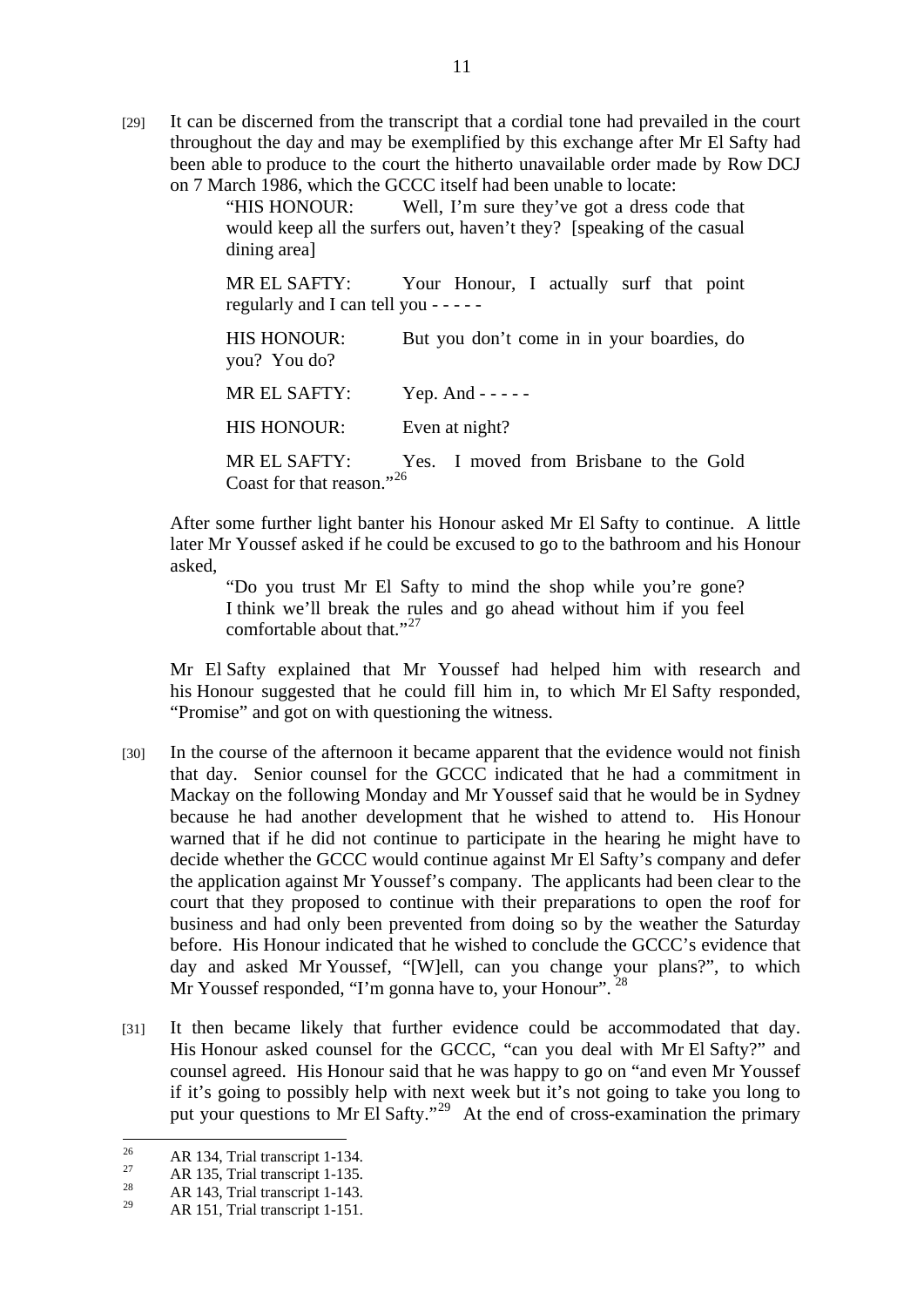judge invited Mr El Safty to leave the witness box and indicated that the court would hear from Mr Youssef, adding, "at least, get what he wants to give in evidence?", to which Mr El Safty responded, "Unless Mr Youssef has got any questions for me".<sup>30</sup> Mr Youssef responded that he did not.

[32] Not surprisingly, counsel for the GCCC suggested that Mr Youssef would need to return because he had given no statement and he had no idea what he would say. His Honour then suggested that the evidence-in-chief could be adduced and crossexamination take place on the following Tuesday. Mr Youssef intervened and said that he would "rather speak to my lawyers" before he gave evidence but made it clear that he wished to give evidence. His Honour told him that he had tomorrow and suggested that he should have his evidence in affidavit form like Mr El Safty by the end of the weekend. Mr Youssef responded that he would do his best. Mr El Safty explained that Mr Youssef was his second mortgagee and agreed that Mr Youssef should obtain separate legal advice. His Honour observed "I'm not sure whether you're giving evidence for yourself or for Mr El Safty or for both".<sup>31</sup> Mr Youssef indicated that he was unsure and that was the reason he wished to speak to his lawyers. His Honour then directed: $32$ 

> "…if there's going to be evidence by you that it be provided as a written statement or affidavit by lunch time Monday. I mean, you'll be able to deal with it then. So that gives you tomorrow and the whole weekend and Monday morning …"

- [33] Mr Youssef responded that he was busy and would do his best to get it done by Monday. His Honour extended time to 5.00 pm Monday and adjourned until 10.00 am on 14 December 2010. He directed that any evidence from Mr Youssef be made available in writing by 5.00 pm on 13 December 2010. The court adjourned at 6.00 pm.
- [34] The matter continued on Tuesday, 14 December 2010 at 11.00 am. Mr NM Cooke QC announced his appearance for the two applicants and sought an adjournment. He told the court that he and his instructing solicitors had received instructions about midday the previous day and they were not prepared to embark on a hearing without proper preparation. Mr Cooke told his Honour that there was a deal of work to be done: obtaining the transcript, documents, approval permits, witness statements, and conferences with witnesses to prepare themselves and their clients for the rest of the trial. Mr Cooke said his client was somewhat "intimidated by the team that he had opposed to him"<sup>33</sup>, and thought he should get some legal assistance. His Honour observed that Mr El Safty did not do "too badly". Mr Cooke urged that the status quo be maintained but, on questioning from his Honour, what that entailed was not particularised. After some discussion about the issues his Honour said:

"I have no idea what the answer is yet. I think it's half a question, Mr Cooke, what use rights come out of the approval in the 1980s."<sup>34</sup>

Mr Cooke responded that the photographs showed that the roof was to be used as "a public viewing area".<sup>35</sup> He said it would not be possible to be prepared for the

 $30<sup>2</sup>$  $^{30}$  AR 167, Trial transcript 1-167.

 $\frac{31}{32}$  AR 168, Trial transcript 1-168.

 $\frac{32}{33}$  AR 168, Trial transcript 1-168.

 $AR$  172, Trial transcript 2-3.

 $\frac{34}{35}$  AR 173, Trial transcript 2-4.

AR 173.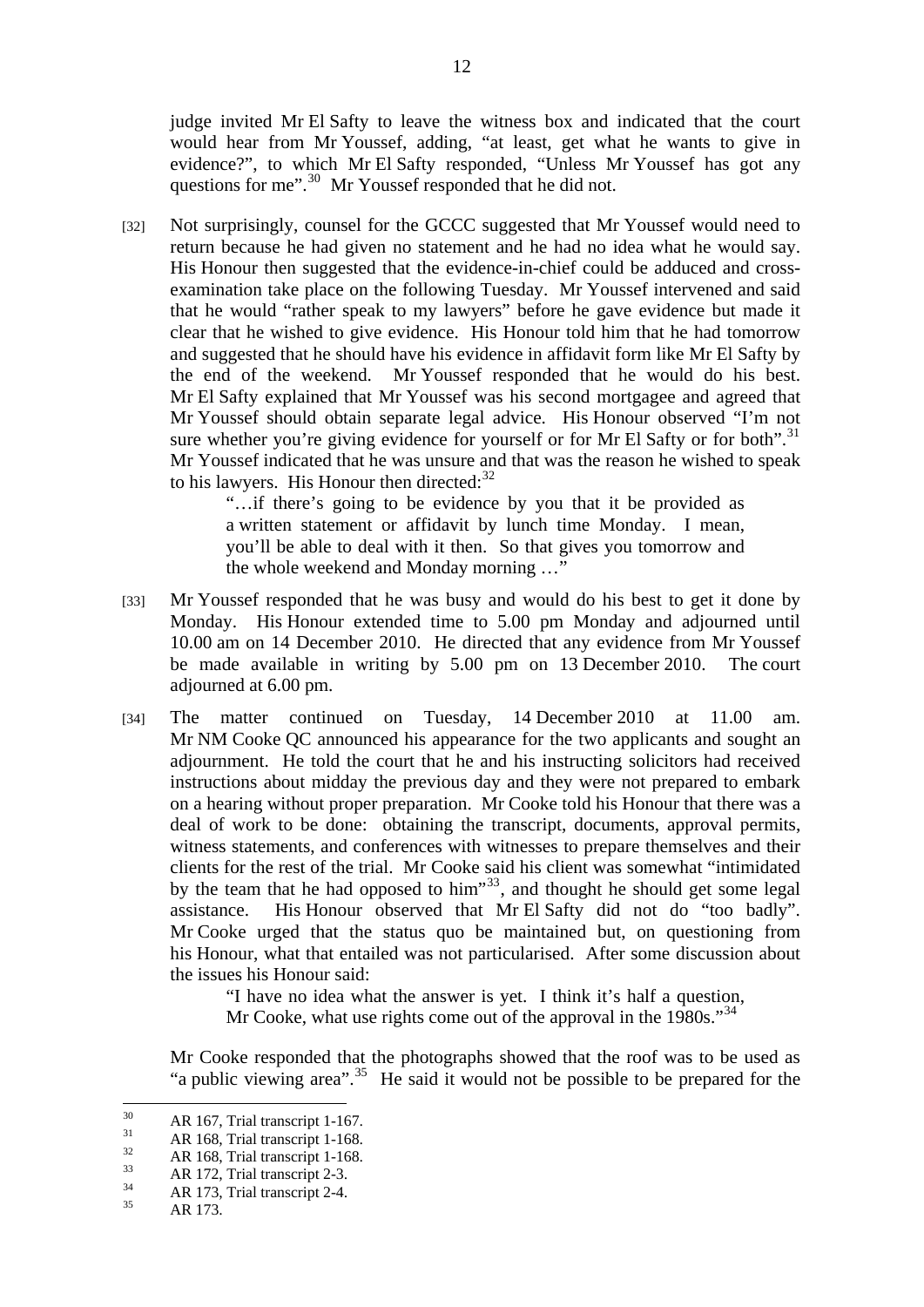balance of the hearing within a week with the pressures of Christmas but offered undertakings in terms of the restraint sought in the application. The application sought to restrain the use of the roof for a restaurant, café, reception room or tavern as defined in the planning scheme.

- [35] It had become apparent that the applicants proposed to permit the consumption of food and beverages on the roof in a way which did not appear to contradict the planning definitions in any direct way – a cover charge would be imposed for those who wished to go to the roof and that charge would include food and beverages catered for by an external caterer and the licence would be that of the restaurant below. Numbers of up to 250 were mentioned. The applicants were not prepared to give an expanded undertaking not to engage in that kind of activity in return for an adjournment. His Honour was not persuaded that the undertaking offered would provide any assurance to the GCCC that there would not be a large scale use of the roof area associated with the consumption of alcohol and food which would generate substantial noise and demand on parking. His Honour declined to grant the adjournment, noting that the applicants had had adequate notice of the GCCC's attitude since March 2010.
- [36] On the refusal of the adjournment Mr Cooke and his solicitor withdrew. His Honour indicated that the matter would proceed. Mr Youssef had not provided any statement as directed. His Honour then said:

"Well, I think it's reasonable to assume that the evidence is completed, isn't it?"<sup>36</sup>

His Honour invited Mr Youssef to "say something". He said:

"I would like to, your Honour. I would just like to say that I don't think I was given enough time to sort out my legal representation, and I told you I was in Sydney. The first I heard of this was only a few days before we came to Court last week. We were here until late, 6 – after 6 on Thursday evening. I wasn't able to source my legal representation until – getting all my paperwork and that ready for him, I couldn't get it done before the weekend so the earliest I could see Mr Cooke was Monday. So I don't – I would like to say, your Honour, I'm going to appeal it, whatever the outcome is, because I don't feel that I've had a fair go at this. And I have known of this case for – I've known of it for less than a week. So I don't think it's fair. I don't think I'm getting a fair go at it."<sup>37</sup>

[37] His Honour asked Mr Youssef whether he intended to give evidence as Mr El Safty had done earlier. Mr Youssef said that he did not know because he had no opportunity to take legal advice about whether he should give evidence. He contended that it was "overwhelming" for him and that the courts were overwhelming - "I usually have legal representation to sort this out for me".<sup>38</sup> Mr Youssef again said that he would appeal the decision not to adjourn the application. Again, when his Honour asked him whether he wished to give evidence, Mr Youssef responded that he did not know what he wanted to do. His Honour said he took that as meaning "no" but Mr El Safty indicated that he was relying on evidence that Mr Youssef might give.

 $36$  $\frac{36}{37}$  AR 197, Trial transcript 2-28.

 $\frac{37}{38}$  AR 197, Trial transcript 2-28.

AR 198, Trial transcript 2-29.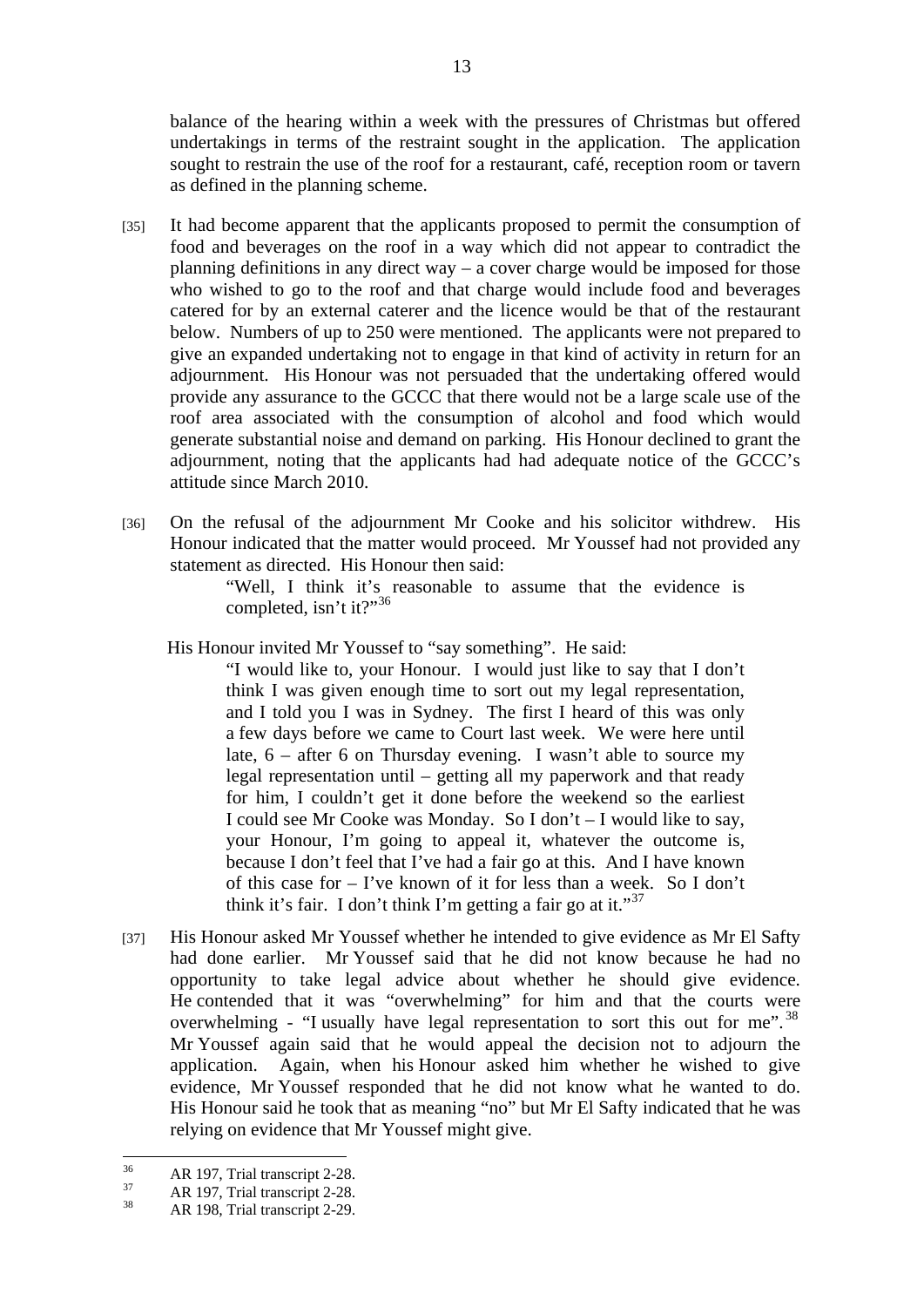[38] Counsel for the GCCC mentioned that it had been made plain on the previous Thursday, at the conclusion of the proceedings, that if Mr Youssef wished to give evidence a statement was to be provided. Mr Youssef responded that he did not know what evidence the court required of him. His Honour remarked that while he appreciated the time was short, he understood that arrangements had been made which Mr Youssef had accepted as sufficient. The following exchange took place:  $39$ 

"MR YOUSSEF: I told your Honour that – well, if that's what you're saying, I'm going to have to accept it. I didn't say I believed it was fair. I made it clear to the Courts that I did not believe it was fair. And if that's what you think, I can't overrule your judgment, can I?

| <b>HIS HONOUR:</b>                   | Well, I haven't made a judgment yet $----$      |
|--------------------------------------|-------------------------------------------------|
| <b>MR HUGHES:</b>                    | Well, your judgment was $---$                   |
| <b>HIS HONOUR:</b><br>decided today. | $- - - -$ except – except that it's going to be |

MR YOUSSEF: Yeah, well, your judgment was that I had to have an affidavit in to the other party by Monday, five o'clock. That was your judgment, and I didn't think that was fair."

[39] Mr El Safty complained that Mr Ransom had to leave and he wished to clarify further matters with him. His Honour responded:

> "HIS HONOUR: All right. Well, I know nothing about these legal planning aspects. Mr Hughes will be having to address the Court on that to persuade me that he's got a compelling enough case to take the serious step which he would like the Court to take of stopping a significant commercial activity. I do appreciate the seriousness of what the council's seeking and I'm going to take a properly cautious approach. The mere fact that I refused the adjournment doesn't indicate what final outcomes would be today."<sup>40</sup>

- After some further discussion about the terms of the undertaking his Honour said: "So there's no point in talking about whether it's going to be adjourned or not, because it isn't. Mr Hughes wants the matter dealt with finally, so if it is and if it goes against you, then as Mr Youssef clearly knows, and I'm sure you do, your remedy is to appeal or seek leave to appeal from the Court of Appeal. And you can apply to the Court of Appeal if things go against you this afternoon to have any injunction that this Court might impose stayed or set aside until the Court of Appeal decide what ought to happen."<sup>41</sup>
- [40] His Honour suggested that counsel should make his submissions as it was legal argument and that Mr El Safty and Mr Youssef should listen carefully to see if they could "pick some holes in things he says".42 Mr Youssef said:

"Your Honour, I would just like to make a record for the Courts. I don't think this is fair. I disagree with it, and I will be appealing if I don't like what – the outcome of it all." $43$ 

<sup>39</sup>  $\frac{39}{40}$  AR 199, Trial transcript 2-30.

 $^{40}$  AR 200, Trial transcript 2-31.

 $AR$  201, Trial transcript 2-32.

 $AR$  202, Trial transcript 2-33.

AR 202, Trial transcript 2-33.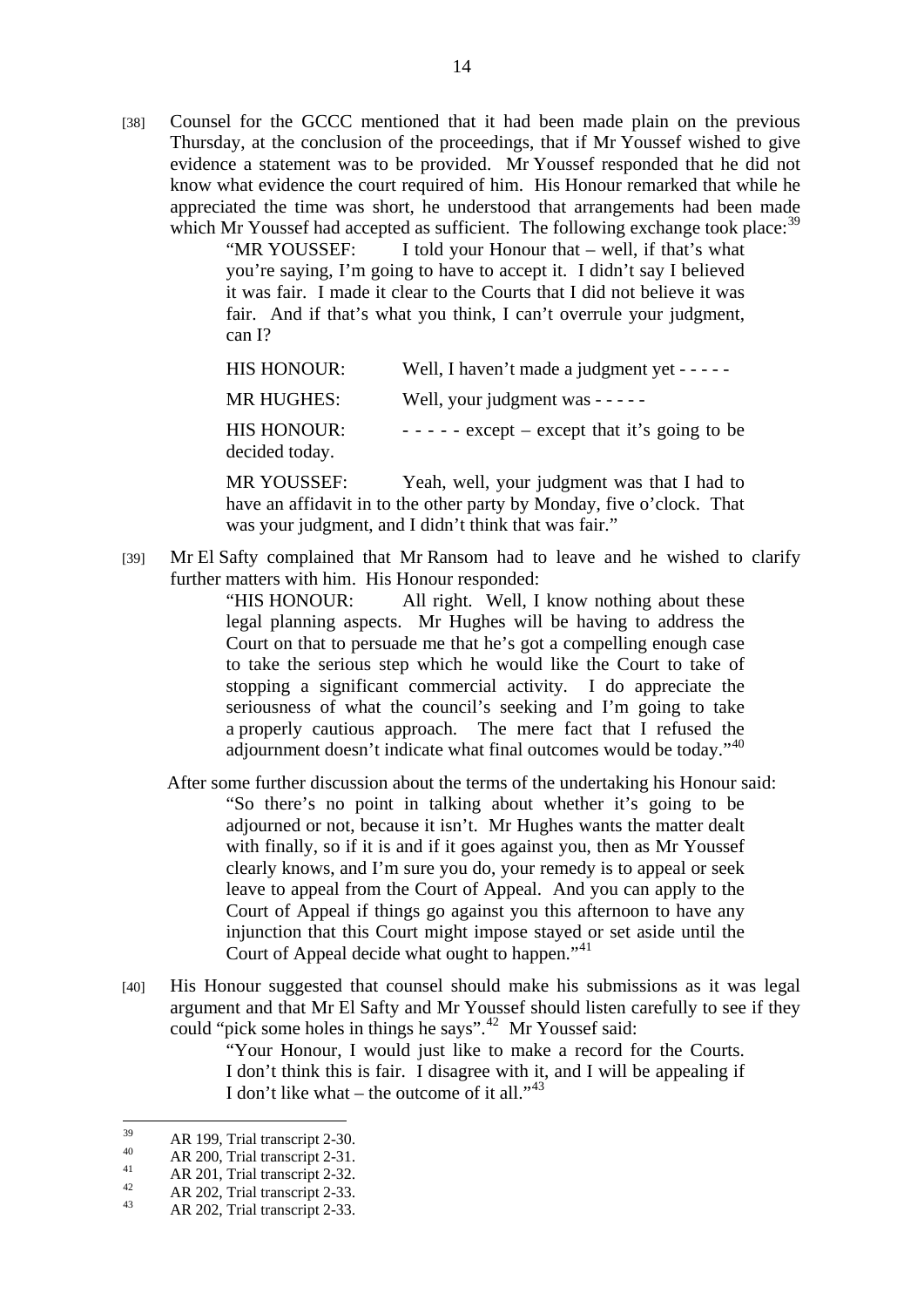After counsel was invited to commence his submissions Mr El Safty interrupted to understand "where we are in proceedings now".<sup>44</sup> His Honour answered:

"We're where we were last Thursday at six o'clock with Mr Hughes about to make the legal argument in support of a proposition that he ought to get the order that he seeks." $45$ 

- [41] The court adjourned at 12.48 pm until 2.30 pm. After counsel had completed his submissions his Honour said, "Yes, Mr El Safty? The floor is yours now."<sup>46</sup> Mr El Safty indicated that he wished to call Mr David Ransom. His Honour demurred because it seemed as though Mr Ransom was to be called to give his interpretation of the provisions in the legislation. His Honour permitted Mr Ransom to give evidence over objection. Before he was called Mr El Safty indicated that his evidence would occupy between 20 minutes and half an hour. Mr El Safty raised his concern that on issues of law the applicants were disadvantaged but his Honour was concerned that Mr Ransom's evidence should be confined to facts. His Honour invited Mr El Safty to call Mr Ransom to give evidence for 20 minutes. Mr El Safty responded that he would appreciate the opportunity to be able to finish his sentences.<sup>47</sup>
- [42] When Mr Ransom was employed by the GCCC he had some involvement in the subject building plans. He was involved in the Show Cause Notice proceedings and was asked a number of questions. After some 11 pages of transcript his Honour observed that Mr El Safty had had twice "your 20 minutes" and asked him how much longer he proposed to be. He said that he would be another 10 minutes. His Honour observed, "And you won't go a second after that. All right? Go on".<sup>48</sup> His Honour indicated that many of the observations made by Mr El Safty could appropriately be left to submissions. Mr El Safty indicated that he just needed to ask Mr Ransom three more questions regarding critical matters. The first question was long and his Honour said of that, "Was that one question?"<sup>49</sup> His Honour thought Mr El Safty was wasting time and that he did not want a speech. The applicants complain about this exchange where his Honour appears to be irritated at the meandering style of Mr El Safty against the pressures on time and, against the long examination-in-chief that had already occurred. After an exchange between his Honour and Mr Ransom about matters going to use, Mr El Safty said, "Strictly speaking, I can't ask any more questions, your Honour"  $50$  to which his Honour responded, "Yes, all right, good". His Honour then indicated that he was going to stop Mr El Safty at that point.
- [43] Mr Hughes was then invited to cross-examine. After a relatively brief crossexamination his Honour told Mr Ransom he was excused but Mr Youssef intervened and said that he had "a couple of questions for Mr Ransom", to which his Honour responded, "Well, two questions".<sup>51</sup> Mr Youssef said that he was not going to take long but felt that he had the right to ask those questions and his Honour repeated, "Two questions". With complaints from the GCCC counsel his Honour

 $44$  $AR$  203, Trial transcript 2-34.

 $AR$  203, Trial transcript 2-34.

 $^{46}$  AR 232, Trial transcript 2-63.

 $AR$  234, Trial transcript 2-65.

 $AR$  246, Trial transcript 2-77.

 $^{49}$  AR 250, Trial transcript 2-81.

 $R$  252, Trial transcript 2-83.

AR 255, Trial transcript 2-86.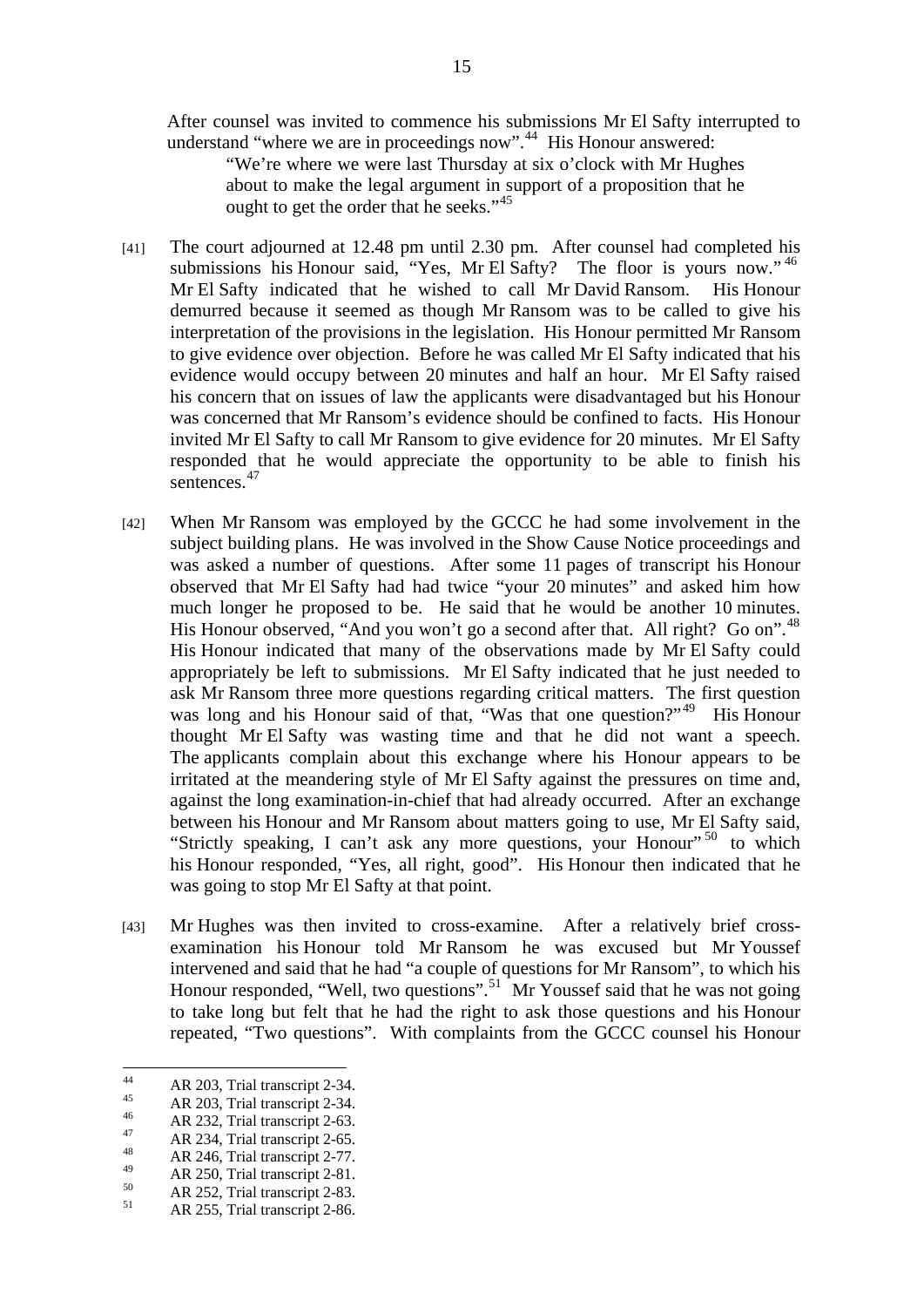observed that it was not helpful to ask questions of Mr Ransom who had not been employed by the Council for 10 years about their processes. Mr Youssef seemed to suggest that he would not waste the court's time by asking any further questions about the balustrade<sup>52</sup> and his Honour excused Mr Ransom.

[44] His Honour invited Mr El Safty to make a closing address "as counsel for the GCCC had done" but Mr El Safty responded that he still wanted to call his wife. His Honour said that he would not permit any more evidence, that it was "absolutely ridiculous". His Honour then said:

> "You know the system. The evidence is called first then we have the legal addresses. You were here last Thursday when it couldn't have been more clear that if Mr Youssef was going to give evidence the Council was entitled to know in advance roughly what he was going to say. You can't just bring surprise witnesses on people like this. I'm not going to allow it. So if you want to make submissions to the Court now is your chance to do that. I'm not going to allow anymore evidence."<sup>53</sup>

[45] Mr El Safty sought a five minute recess which was granted. The court adjourned at 4.51 pm and resumed at 4.59 pm. Mr El Safty commenced his submissions, and as often occurs with final submissions, his Honour probed the propositions being advanced by Mr El Safty. There can be no doubt from reading the transcript that Mr El Safty was confident in his mastery of the material and in the vigour of his belief in his entitlement to use the roof in the way in which he and Mr Youssef wished it to be used based upon the original approval as modified by the GCCC. He demonstrated familiarity with the planning scheme. Mr El Safty's submissions were a long complaint about the perfidy of the GCCC in allowing the lessee of the land, incrementally, to think the objective of a "viewing platform" with the supply of food and drink for up to 250 people could be achieved. His Honour said:

> "HIS HONOUR: Well, you know what they perceived. They perceived you ought to make a development application and - - - - -

MR EL SAFTY: Your Honour, at a cost of a million dollars.

HIS HONOUR: You disagree and now we're working out who's right."<sup>54</sup>

In the course of submissions, his Honour said:

"No-one – no-one's saying it's not a good and unusual idea – that there wouldn't – wouldn't produce a useful attractive new attraction. No-one is saying that."<sup>55</sup>

[46] Mr El Safty managed to give, without objection, extra evidence about what was proposed for the site in the course of his submissions. After a long exchange his Honour said that Mr El Safty was departing from the issue before the court whether to grant an injunction. His Honour suggested that Mr El Safty could not take the matter much further:

> "It's essentially what Mr Ransom says. There are two questions, really. Has the Council got a case that there's going to be

 $52$  $\frac{52}{53}$  AR 257, Trial transcript – 2-88.

 $AR$  258, Trial transcript 2-89.

 $AR$  273, Trial transcript 2-104.

AR 275, Trial transcript 2-106.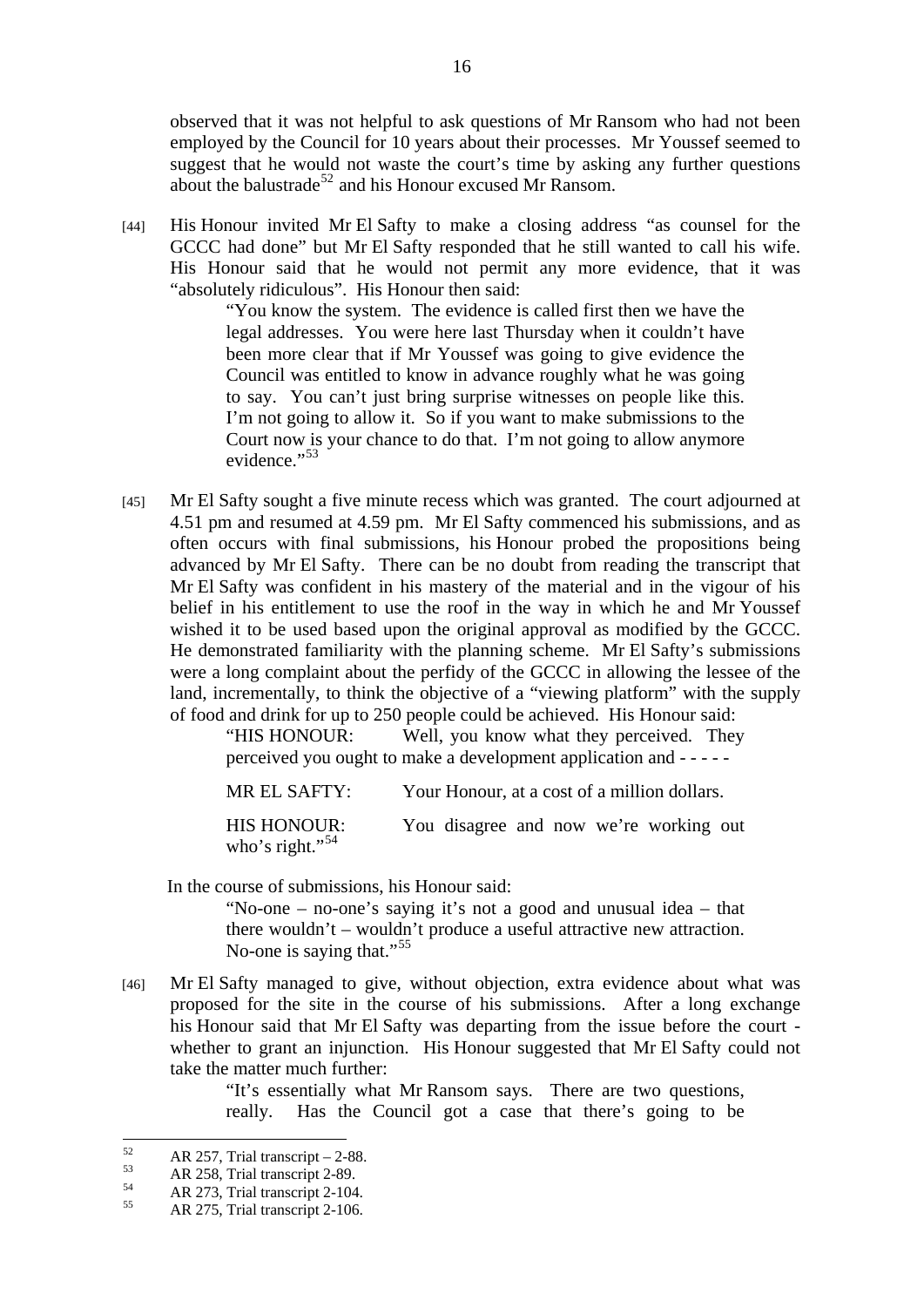a development offence? Well, that depends on what the existing permits authorise. I've got to make a decision about that. If the Council wins, then the next question is, 'Do I stop you from doing what you want to do because rightly or wrongly, I think it's a development offence?' And there are all sorts of other considerations there about the staff you've engaged and how much money you've spent and whether you appear to be doing the right thing over the years, all that sort of thing. And one – you are spending most of your time, really, saying 'The Court needn't have any concern that if it operates, it would operate in an undesirable way. It would sort of be quiet, peaceful, orderly, and only upset the most unreasonable people'."<sup>56</sup>

Mr El Safty commenced to respond but was interrupted by his Honour:

"Yes, I know. Well, there's no point in going around and round in circles, saying that again and again. I know that's your case and I have to think about who is right about that, you or the Council."<sup>57</sup>

Mr El Safty concluded his submissions shortly after. His Honour invited Mr Youssef to make submissions. He commenced by saying that he felt that he was not represented properly and had not had enough time to deal with the case: "So I have nothing else to say".58 His Honour explained to Mr Youssef that if there were an order against Mr El Safty's company only it would be unwise of Mr Youssef to assist in any way in breaching the injunction. When counsel had completed reply his Honour said that he would give judgment at 10 o'clock the following morning and the court adjourned at 6.30 pm.

#### **The decision below**

[47] The primary judge gave ex tempore reasons the following morning mindful that both sides were concerned for an early decision. There is no complaint that his Honour overlooked any relevant fact in his careful recital of the history and of the issues. He noted the efforts of Mr El Safty in assembling the necessary documents and added:

> "As it happens they [the applicants] have had greater success in this area than the council; 'freedom of information' possibilities have been resorted to.

> This consideration is not solely the reason for an accolade to those gentlemen, it also has an obverse side of giving the court some satisfaction that the respondents – or Mr El Safty's company, at least – are very much on top of the issues, legal and factual, which concern the court."<sup>59</sup>

His Honour dealt with the Show Cause Notice fully and noted:<sup>60</sup>

"It's true there was some mention in the 2009 events and documents of what might be permissible uses. One can understand the

<sup>56</sup>  $56$  AR 292, Trial transcript 2-123.

<sup>57</sup> **AR 293.**<br> **AR 298, Trial transcript 2-129.**<br> **S AR 298, Trial transcript 2-129.** 

 $\frac{59}{60}$  AR 1256.

AR 1273.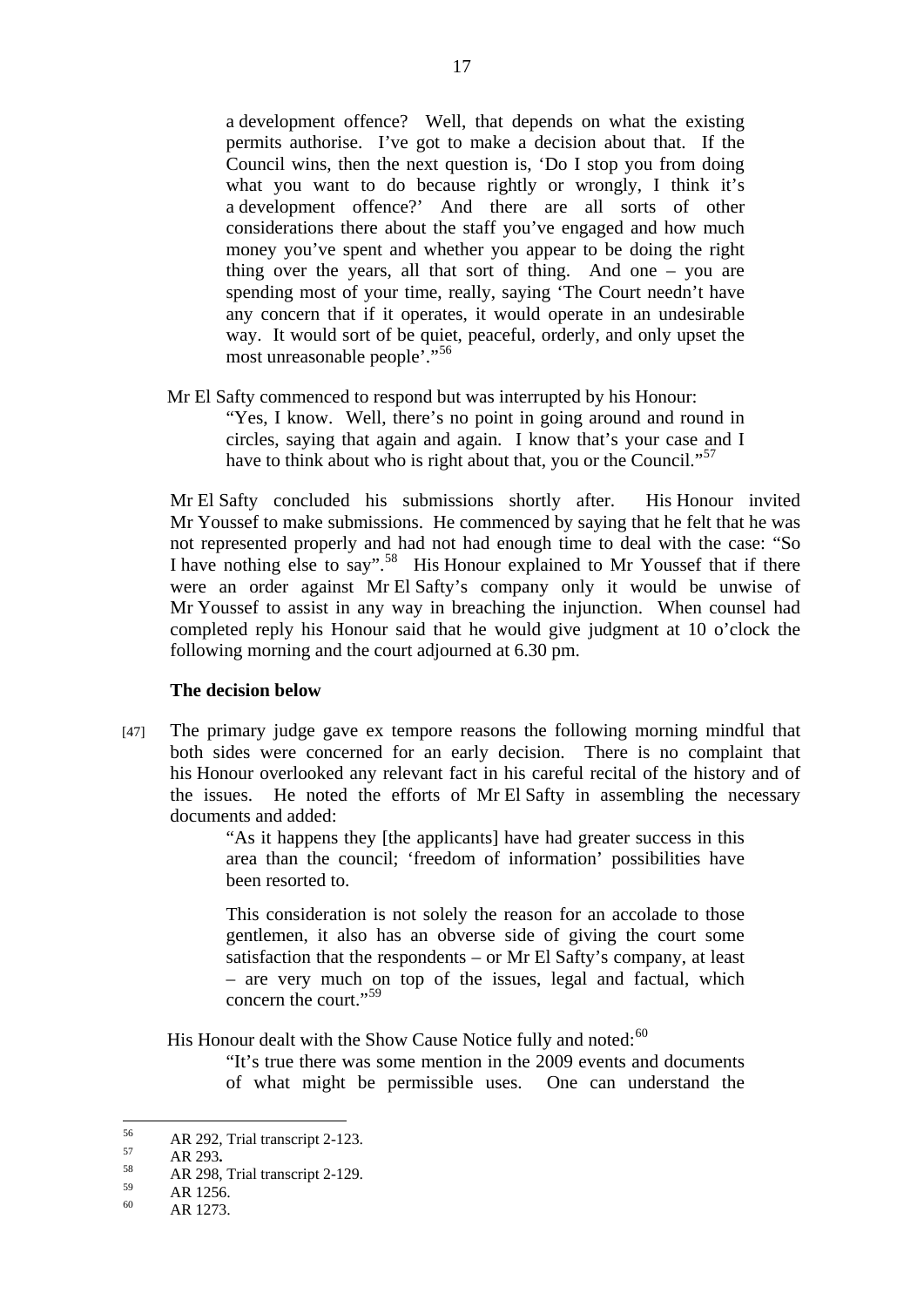respondents' – Mr El Safty's company in particular – taking from the 2009 outcome that the council had no issues respecting uses."

But, he added:<sup>61</sup>

"Any understanding along those lines ought to have dissipated in March 2010 when the council's solicitors sent a detailed letter clearly asserting that the use that appeared to be proposed of the rooftop area was unapproved and unlawful."

His Honour set out passages from that letter. He noted that as a matter of common sense, law and practise in planning it was accepted that there was usually no objection to occasional uses of premises incidental to some authorised use. Thus,

"… the occasional resort of restaurant patrons to the roof for some satisfying activity while they waited for their next course, for example,"<sup>62</sup>

would be acceptable. His Honour continued:

"What's proposed for the roof now is, in my view, a totally different case. Mr Sharpe's [sic] evidence was useful in establishing the legitimacy of council concerns as to the impacts of what appears to be proposed for the roof. The specific categories mentioned by him are noise, traffic, demand on parking in Burleigh Heads and light nuisance. I accept that his expertise as a planner and experience in the council qualify him to depose to there for being such legitimate concerns."<sup>63</sup>

[48] Mr El Safty had provided a noise expert's report which acknowledged that what was proposed for the roof, even absent any discotheque, would generate noise at levels of concern to sensitive receptors located across Goodwin Terrace. That expert had proposed that noise attenuation barriers 2.4 metres high could be erected. Mr El Safty claimed some expertise in the area, which his Honour noted, and his assertion that there were alternative means of noise attenuation which would not require such a high barrier. His Honour made reference to the balustrades on which a great deal of reliance was placed by the applicants to indicate permission by the GCCC from the earliest times for roof top activity. He said: $64$ 

> "Apropos the balustrades, it might be noted that when, over the years, the council has given thought to them, it was determined that for safety reasons the balustrades ought to be narrow at the top so that any patrons there could not place glasses on them which might fall to the injury of persons below.

> I agree with Mr El Safty that that is an indication that some use of the roof area which might give rise to those proper concerns was envisaged by council officers, and indeed the council officially. Again, in my opinion, that's a very different thing from saying that the council has in some way become committed to a proposition that it has approved the large-scale use of the roof now envisaged, effectively – doubling of the restaurant … immediately below and of its capacity."<sup>65</sup>

- 61  $\frac{61}{62}$  AR 1273.
- $\frac{62}{63}$  AR 1275.
- $AR$  1275.
- $\frac{64}{65}$  AR 1276.
- AR 1276-7.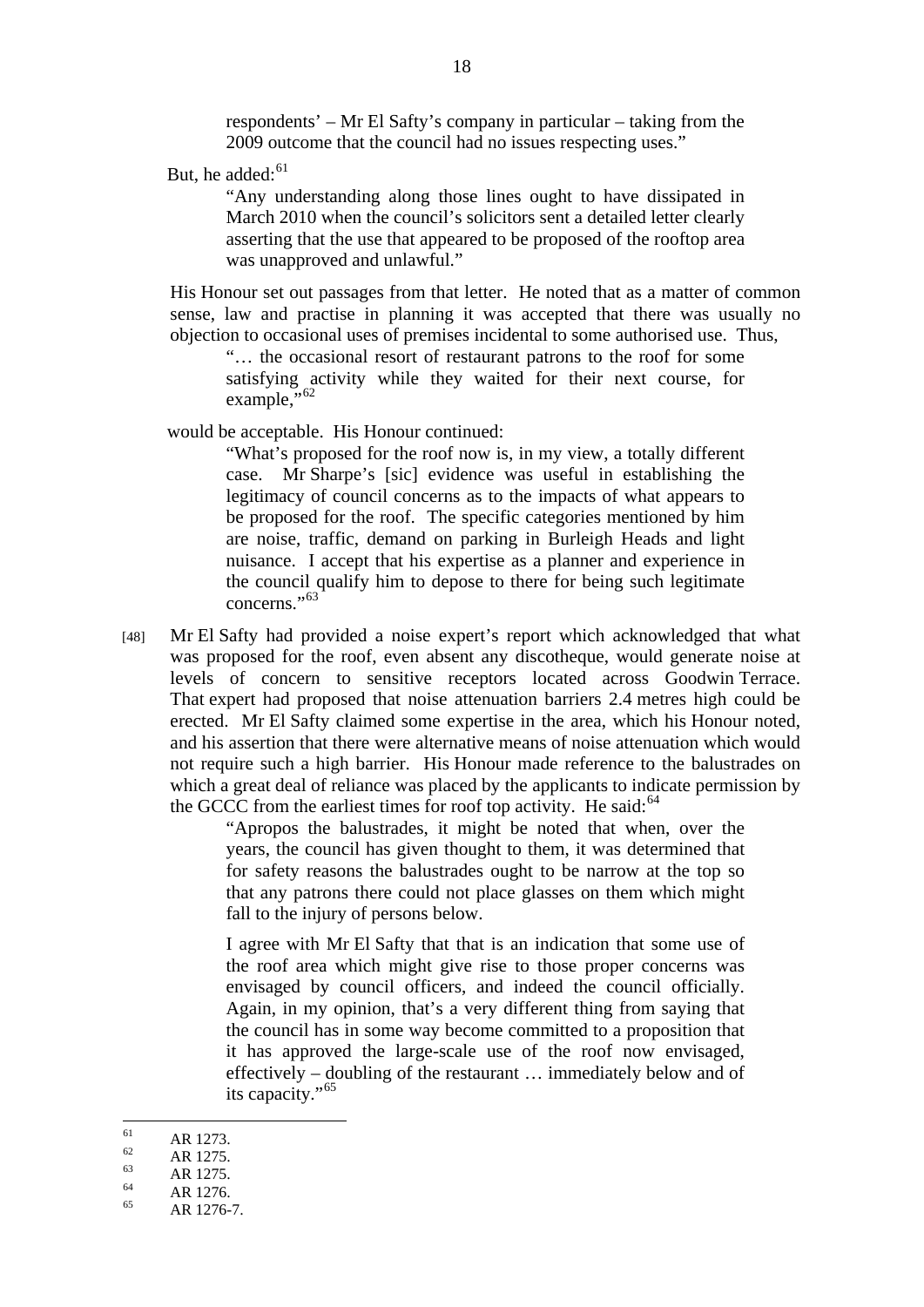- [49] His Honour noted that even if a permit had in some fashion been granted in the past for outdoor activities including what was proposed, provisions in the *Local Government (Planning and Environment) Act* 1990 (Qld) caused any such permit to lapse not later than four years after the commencement of the Act if no use had commenced. His Honour was persuaded that the GCCC was entitled to the relief sought to prevent threatened development offences being committed on the roof.
- [50] The primary judge considered the discretionary matters noting the appropriate principles referring to *Mudie v Gainriver Pty Ltd*: 66

"The Court's function in determining what is to be done in such cases [where work has been commenced or performed without planning approval] is to perform a balancing exercise with a view to matters of both private and public interest. It is a discretionary power … Certain "guidelines for the exercise of discretion" were formulated by Kirby P. in *Sedevcic's case*, and it is enough to refer to pp. 339-341 of that case and to pp. 259-260 of *Tynan's case* as useful checklists of points that will often need consideration in such matters. Among potentially relevant matters is the aspect of discouraging potential developers from thinking that planning requirements may lightly be disobeyed.

> "Also relevant to the discretion is the 'orderly enforcement' of a 'public duty' to comply with the requirements of planning laws … Another way of putting this is that there is a public interest in upholding the law and seeing that it is obeyed. As Kirby P said in *Sedevcic* (at 340; 365), 'Unless this is done, equal justice may not be secured. Private advantage may be won by a particular individual which others cannot enjoy'."<sup>67</sup>

[51] His Honour referred to the applicant's argument that the GCCC, over many years had done much to generate the belief that the roof (which it allowed to be built as a flat roof) could be used for the purposes of the kind now proposed. He outlined the argument that the GCCC had given every appearance of abandoning concerns about use when it withdrew the Show Cause Notice. His Honour referred to the argument that the letter of 30 September 2010 in the form of a compliance permit approving plumbing and drainage work on the roof area and the sinks for the bars, had led to the "inescapable implication" that the GCCC was approving the activities proposed for the roof, or, accepting that appropriate planning permission existed. But his Honour noted that the approval was subject to any other necessary development permits and concluded:

> "I do not accept, at all, the contention that the council has been blowing hot and cold, at least since March 2010 when the solicitor's letter went. It's absurd, in my opinion, to suggest that the compliance permit of 30 September 2009 [sic] can be taken as overriding the council's persistent approach since the letter of 22 March 2010 or before. The letter records the reason for it is Mr El Safty's withdrawal of an undertaking that had been given.

> The latest demonstration of the council's determination to prevent the threatened use is its representations by the solicitors to the Office

 $\overline{a}$ 

 $^{66}$  [2002] 2 Qd R 53 at [13].

<sup>67</sup> Per Stein J in *Tynan* at 259-260.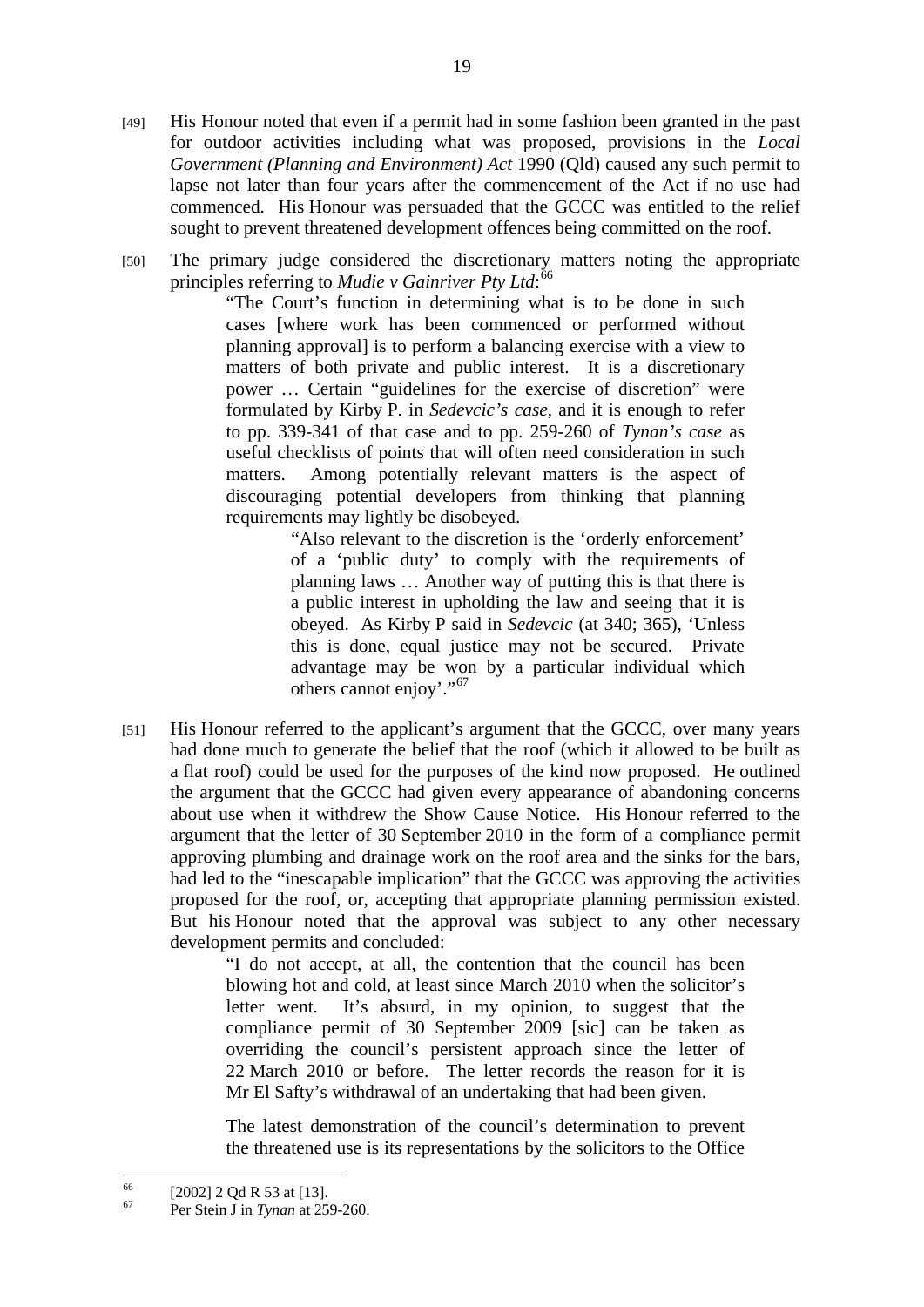of Liquor and Gaming Regulation – a detailed letter was sent on 15 October 2010 [sic] urging the Office to withhold any co-operation by way of facilitating what's proposed by Clique on the rooftop."<sup>68</sup>

[52] The primary judge concluded, correctly with respect, that any statements by GCCC officers that what was contemplated by the applicants fell within the original planning permit or was otherwise not opposed, could not prevent the GCCC from performing its statutory duties.69 His Honour recognised that any representations beyond power could not operate as an estoppel against the GCCC, although he added:

> "I do not doubt that a clear statement by council officer with relevant responsibilities and apparent authority to the effect that, say, no development approval was necessary to implement a use frankly and fully described could well stand in the way of the Council's obtaining from a court with a discretion in the matter orders of the kind sought here." $70$

[53] His Honour noted that the GCCC was late in joining Mr Youssef's company and said:

> "The points made by the respondent which may be seen as relevant to the discretion issue include delay, in particular lateness in respect of the second respondent's joinder. I attempted to explain to Mr Youssef that even if no order were made against his company but one was made against Mr El Safty's, there would be considerable risk in his proceeding to do anything on the roof through Clique which undercut the Court's order against the other respondent."<sup>71</sup>

- [54] His Honour paid due regard to what he describes as the "huge amount of money" that had been spent in furthering the roof plans noting that there was no evidence as to what expenditure might have been made before the letter in March was received. He mentioned that Mr Youssef had said that large numbers of staff had been engaged and were ready to start on the day of judgment. His Honour recognised that the injunction, if it went, would lead to a loss of an excellent activity and venue. He observed that some polling had indicated strong community support for the venture; that the applicants had assured the court there was no need to fear that nuisance or disturbance might occur - it would be an orderly operation; and that any complaints ought to be left to the general law about noise abatement and sale of liquor. His Honour acknowledged that Mr El Safty contended that the proposal "ticked every box". The question was not whether the use ought to be successful but whether, without a permit, there should be no use.
- [55] His Honour concluded:

"... there's no ambiguity<sup>72</sup> in the approval which is for a restaurant inside the principal building and not for any large-scale similar activity on the roof of it, approval for any such activity, if there ever had been one, having lapsed in any event.

<sup>68</sup>  $\frac{68}{69}$  AR 1280.

<sup>69</sup> *Minister for Immigration and Ethnic Affairs v Kurtovic* (1990) 21 FCR 193 per Gummow J at 208; Seymour *CBD Pty Ltd v Noosa Shire Council* [2002] QCA 446 at [22] per Cullinane J.<br>AR 1281.

 $\frac{71}{72}$  AR 1281.

<sup>72</sup> *Matijesevic v Logan City Council* [1984] 1 Qd R 599 at 605.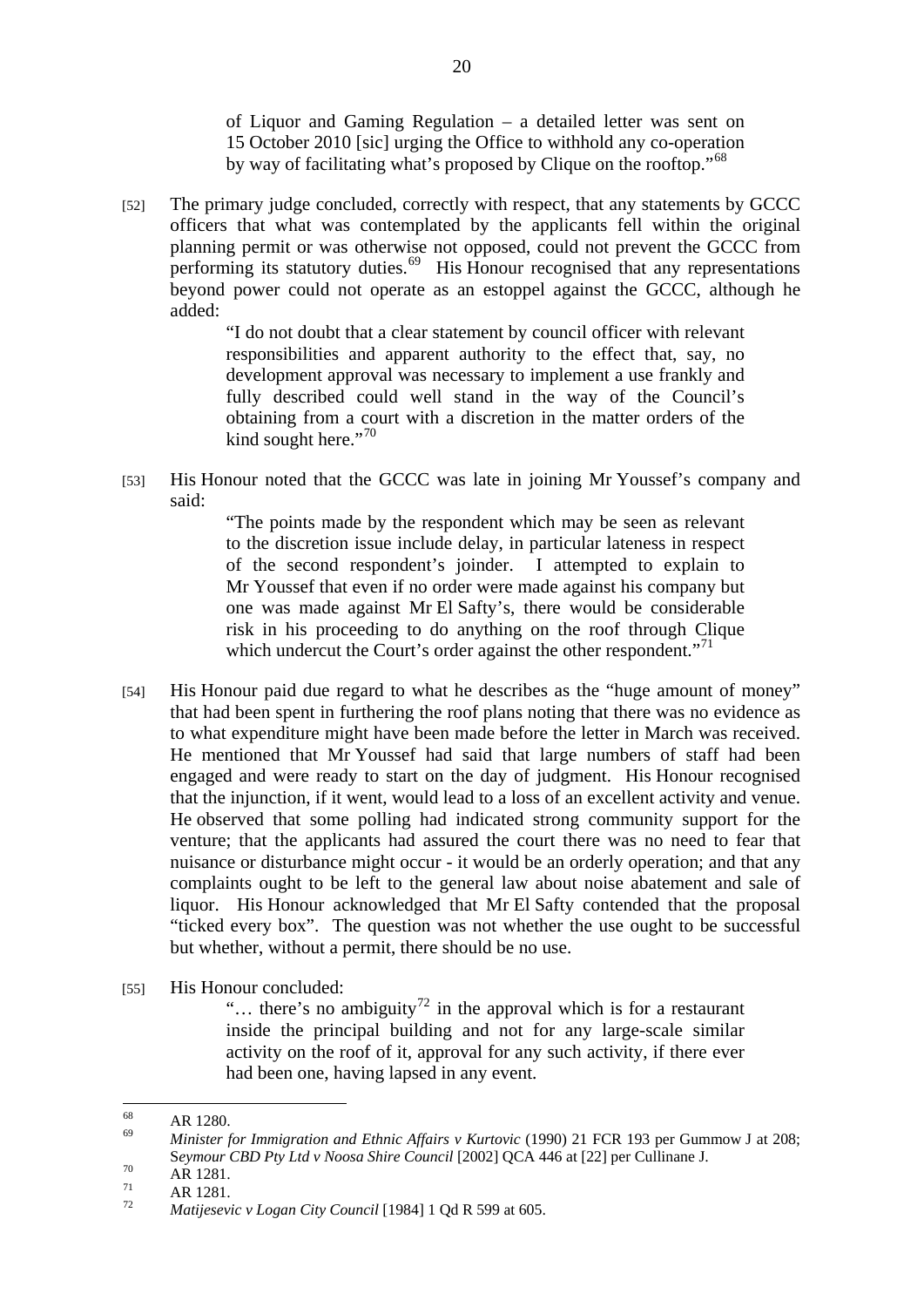I would be among the first to be extremely reluctant to prevent a worthwhile activity or development, to which considerable resources had been devoted, prevented. Like the community, the court abhors waste. I would be amenable to interim arrangements being made that might permit the activity to go ahead within appropriate parameters if steps were in train to regularise it which, in my view, would certainly be necessary here."<sup>73</sup>

But, his Honour concluded, the applicants were determined to do what they planned and there was no prospect of the parties reaching accommodation. His Honour referred to the sign which was outside the premises on Goodwin Terrace describing what was to take place on the roof as "The GCCC approved Burleigh Beach House public viewing platform …" to enjoy the views "over a relaxing drink and/or light meal between the hours of 10.00 am and 10.00 pm weekdays and to midnight on Fridays and Saturdays"<sup>74</sup>, as "blatant" in their confrontation with the GCCC. Mr Cooke complains that this is an example of bias. It is no more than a correct statement given that the applicants were well aware of the GCCC's views that a permit was required.

[56] The primary judge considered the relevant provisions in the legislation and concluded that the proposed use was not a minor change in the scale or intensity of an existing use and the restraint order should be made.

#### **Apprehension of bias complaint**

- [57] The applicants contend that the primary judge's conduct of the hearing was such as to give rise to a reasonable apprehension of bias in that:
	- (a) he constantly interrupted the applicants' submissions and examination of witnesses;
	- (b) he did not inform them at the close of the GCCC's case that they were entitled to present evidence to advance their case;
	- (c) he refused to allow Mrs El Safty and Mr Youssef to give evidence,

and those defects were such as to constitute a defect in the administration of justice. The complaint is not the refusal to grant an adjournment or a denial of procedural fairness in not giving the applicants an opportunity fairly to put their case (although both Mr El Safty and Mr Youssef made complaint to the court about those matters), but that the conduct of the hearing gave rise to a reasonable apprehension of bias in the form of pre-judgment.

[58] There was no application to the primary judge that he should disqualify himself from continuing to hear and, in due course, to determine the application or, even, at the close of the second day, to disqualify himself from proceeding to determine the matters in dispute between the parties. Mr Youssef possibly came close to doing so when he expressed his discontent at how the hearing had proceeded and determined to appeal any decision. In the grounds of appeal and submissions in support, the applicants make an allegation of pre-judgment. That is because, in refusing the application for an adjournment, interjecting, limiting cross-examination and refusing to allow further witnesses to give evidence in the applicant's case, the applicants contend the primary judge demonstrated a determination not to be persuaded to the applicants' cause.

 $73$  $\frac{73}{74}$  AR 1284-5.

AR 1287.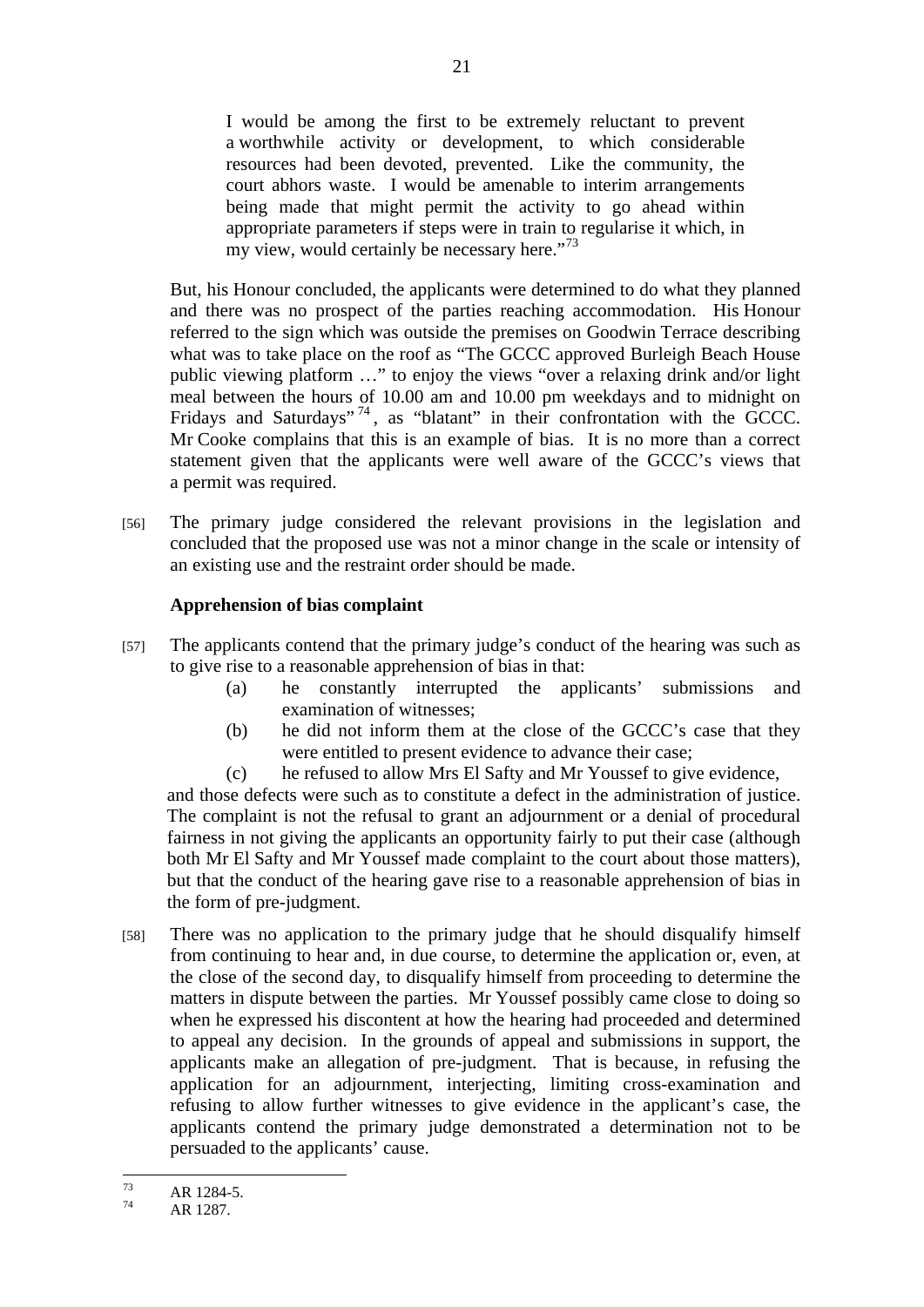[59] There was no disagreement about the principles to be applied when one party alleges that a judicial decision is vitiated by the appearance of bias on the part of the pronouncing judicial officer. The test to be applied in Australia:

> "… is whether a fair-minded lay observer might reasonably apprehend that the judge might not bring an impartial and unprejudiced mind to the resolution of the question the judge is required to decide."<sup>75</sup>

[60] The plurality76 in *British American Tobacco Australia Services Limited v Laurie* observed, citing *Ebner v Official Trustee in Bankruptcy*77 and *Forge v Australian Securities and Investments Commission,*<sup>78</sup>

> "It is fundamental to the administration of justice that the judge be neutral. It is for this reason that the appearance of departure from neutrality is a ground of disqualification."<sup>79</sup>

[61] In *Johnson*, which concerned remarks made in the course of the trial by a Family Court judge about credit, Gleeson CJ, Gaudron, McHugh, Gummow and Hayne JJ stated:

> "The hypothetical reasonable observer of the judge's conduct is postulated in order to emphasise that the test is objective, is founded in the need for public confidence in the judiciary, and is not based purely upon the assessment by some judges of the capacity or performance of their colleagues. At the same time, two things need to be remembered: the observer is taken to be reasonable; and the person being observed is 'a professional judge whose training, tradition and oath or affirmation require [the judge] to discard the irrelevant, the immaterial and the prejudicial."<sup>80</sup>

They then said:

"Whilst the fictional observer, by reference to whom the test is formulated, is not to be assumed to have a detailed knowledge of the law, or of the character or ability of a particular judge  $81$ , the reasonableness of any suggested apprehension of bias is to be considered in the context of ordinary judicial practice. The rules and conventions governing such practice are not frozen in time. They develop to take account of the exigencies of modern litigation. At the trial level, modern judges, responding to a need for more active case management, intervene in the conduct of cases to an extent that may surprise a person who came to court expecting a judge to remain, until the moment of pronouncement of judgment, as inscrutable as the Sphinx."<sup>82</sup>

Their Honours further explained:

<sup>75</sup> 75 *Johnson v Johnson* (2000) 201 CLR 488 at [11], 492; [2000] HCA 48.<br><sup>76</sup> (2011) 85 ALJR 348; [2011] HCA 2, per Heydon, Kiefel and Bell JJ.<br><sup>77</sup> (2000) 205 CLB 227 14 244 245 [5].

 $^{77}$  (2000) 205 CLR 337 at 344-345, [6]-[7].

 $^{78}$  (2006) 228 CLR 45 at 77, [66]; [2006] HCA 44.

 $\frac{79}{80}$  At [139].

<sup>80</sup> At [12] citing *Vakauta v Kelly* (1988) 13 NSWLR 502 at 527, per McHugh JA, adopted in *Vakauta v* 

*Kelly* (1989) 167 CLR 568 at 584-585 per Toohey J.<br> *Webb v The Queen* (1994) 181 CLR 41 at 73, per Deane J.<br>
At [13].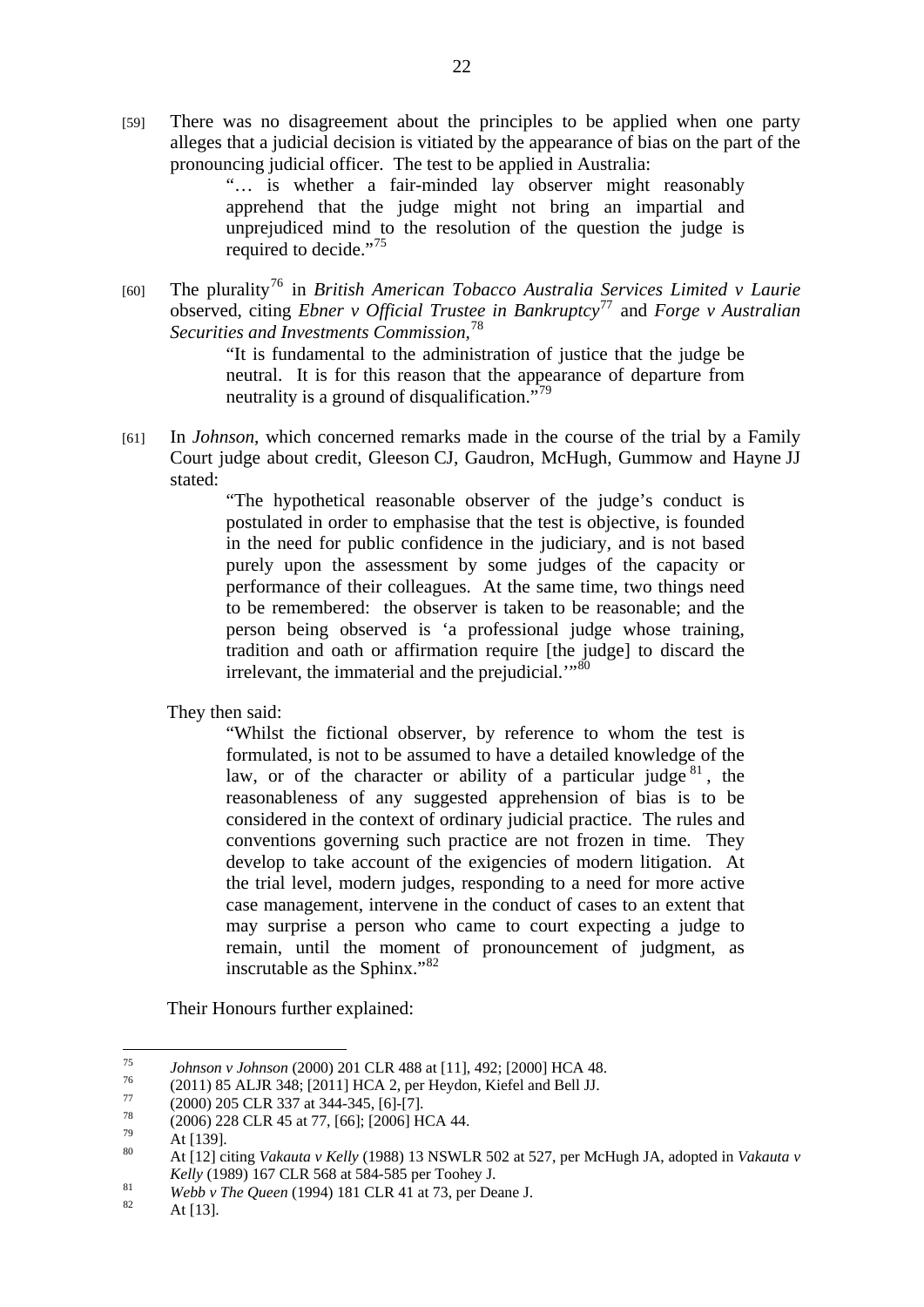"Judges, at trial or appellate level, who, in exchanges with counsel, express tentative views which reflect a certain tendency of mind, are not on that account alone to be taken to indicate prejudgment. Judges are not expected to wait until the end of a case before they start thinking about the issues, or to sit mute while evidence is advanced and arguments are presented. On the contrary, they will often form tentative opinions on matters in issue, and counsel are usually assisted by hearing those opinions, and being given an opportunity to deal with them."<sup>83</sup>

- [62] Would, then, a fair-minded lay observer in possession of all the relevant facts have thought that the primary judge was demonstrating that he had pre-judged the issue which he had to decide? It was abundantly clear that the judge had not reached any conclusion on the construction point when he adjourned proceedings on the evening of 14 December 2010. He said so several times and recognised the analysis to be difficult. But did his management of the proceedings tend to gainsay his statements to that effect? Much of the evidence which Mr El Safty (and, in a more limited sense, Mr Youssef) wanted to place before the court went to the discretionary issue as to whether the relief sought ought to be granted. From the applicants' perspective it bordered on arguing that the GCCC were estopped from seeking the relief because of past dealings over the use to which the roof area might be put.
- [63] His Honour was appreciative of the industry of Mr El Safty in obtaining the historical documents relative to the application to develop the land. He permitted a lengthy exploration by Mr El Safty of these matters with the GCCC witnesses. The interruptions complained of, when they occurred, were towards the end of cross-examination and, if Mr El Safty explained his purpose in seeking to continue and which appeared to his Honour relevant to the matters in issue, he was permitted to continue. The limitation on Mr Ransom's evidence was an attempt to have Mr El Safty focus his questions on what was relevant. In any event, it was Mr El Safty who said he would be 20 minutes to half and hour not the judge who set that time initially. Mr Ransom had sworn an affidavit as his evidence-in-chief. He was permitted to respond to a great many leading questions which went to the construction of the planning scheme and to give answers about the GCCC practice long before his employment there, an indulgence which would unlikely have been extended had the applicants been legally represented.
- [64] The refusal to permit Mrs El Safty to be called when she had sworn no affidavit nor given a statement of her evidence did not speak of pre-judgment. Her evidence would likely only have supported and, perhaps, added to, the evidence already before the court going to the discretionary issues.
- [65] The complaint that Mr Youssef was not permitted to be called is, in reality, a complaint about the refusal to grant an adjournment. Mr Youssef did not want to give evidence until he obtained legal advice. Notwithstanding two full working days and a weekend he apparently had not done so until half a day before the resumed hearing. His Honour respected that intimation.
- [66] With one or two exceptions, towards the end of the hearing where some mild exasperation at lengthy and unfocussed cross-examination is discernible from the primary judge, the interventions were directed to exposing the issues which had to be decided. His Honour was plainly drawing out the facts and circumstances of

 $\overline{83}$ At [13].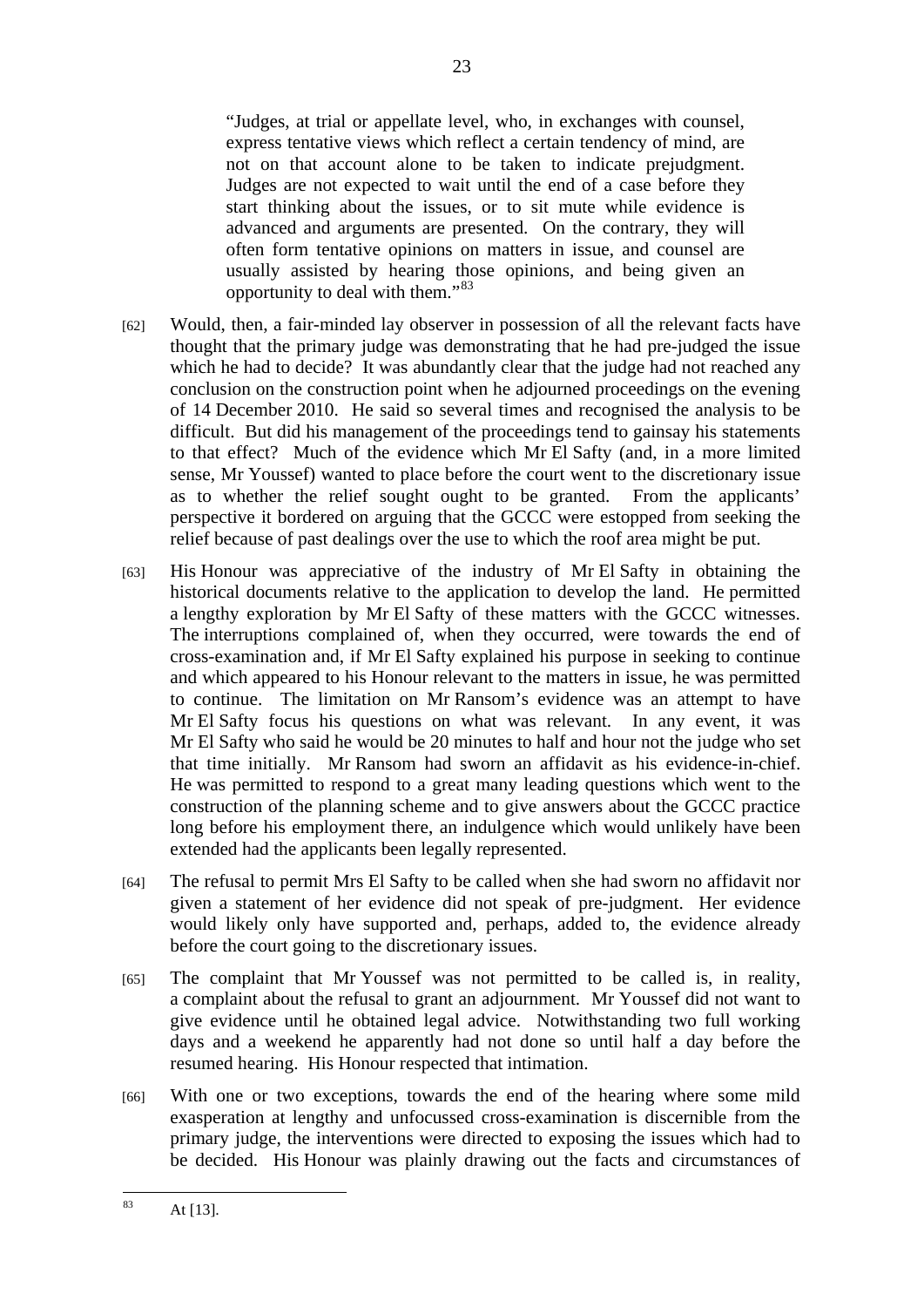relevance with Mr El Safty and seeking to probe the construction point. There can be no doubt, after reading the whole transcript of the proceedings, that Mr El Safty had detailed knowledge of the relevant planning scheme and supporting legislation as well as of the long history of this site. Mr Youssef's self-proclaimed expertise in property matters at the commencement would have conveyed to a fair minded observer that he did not think that he required legal assistance. These men were tertiary educated, commercially astute and experienced developers who, no doubt, from a past course of dealings with local authorities, thought that a satisfactory outcome could be negotiated rather than retaining lawyers when the application was served on them.

- [67] Mr El Safty had been on notice for almost nine months that the GCCC had a particular view about the need for a further permit to use the roof in the manner contemplated. At what point Mr Youssef became aware is not clear, but since he (or his company) was, apparently, the source of funds for the fit out on the roof and the proposed operator of the facility it is highly unlikely that he was surprised by the application or, at least, was aware of the issues. That Mr El Safty sincerely held the opinion that the original permit granted in 1986 allowed the use which he and Mr Youssef contemplated does not appear a sound reason for not being adequately prepared to meet the GCCC's case; that Mr Youssef had other developments to consider which distracted him from focussing upon this one was a choice that he made.
- [68] Generally, the courts afford self-represented litigants a degree of indulgence and assistance<sup>84</sup> but, as Muir JA observed in *du Boulay v Worrell & Ors*<sup>85</sup>, they are as much bound by the rules of court as the represented litigant and those rules seek to facilitate efficient, fair and cost effective litigation. The directions made on 1 December 2010 directed that evidence was to be in affidavit or statement form so far as concerned Mr El Safty. When the proceedings adjourned on the evening of 9 December, if there was any doubt about the issues, and that seems highly unlikely in view of the letter of March 2010 and Mr Youssef's presence at the GCCC officers' meeting at the premises in September 2010, it was made clear that any further evidence was to be in some written form. There was no sense that Mr Youssef did not understand that requirement nor that he did not give these matters any high priority. No lay observer could have doubted that both counsel for the GCCC and the judge afforded an appropriately regulated opportunity to be prepared for the resumed hearing four days later.
- [69] Finally, the earnest attention to the issues by the primary judge set out very fully in a lengthy ex tempore judgment given the following morning after a late sitting demonstrates appropriate even handedness. A fair minded lay observer would not, at any point in the proceedings, have thought that the primary judge did not bring an impartial and unprejudiced mind to the resolution of the question which he was required to decide.
- [70] There is no prospect of success on this ground.

#### **Discretion**

[71] The appellants assert that the primary judge did not perform the balancing exercise required.<sup>86</sup> The applicants contend that his Honour reversed the onus of proof,

<sup>84</sup> 84 *Bhagat v Global Custodians Ltd* [2002] FCA 223.<br>
[2009] QCA 63.

<sup>86</sup> *Mudie v Gainriver Pty Ltd* [2002] 2 Qd R 53 at [13].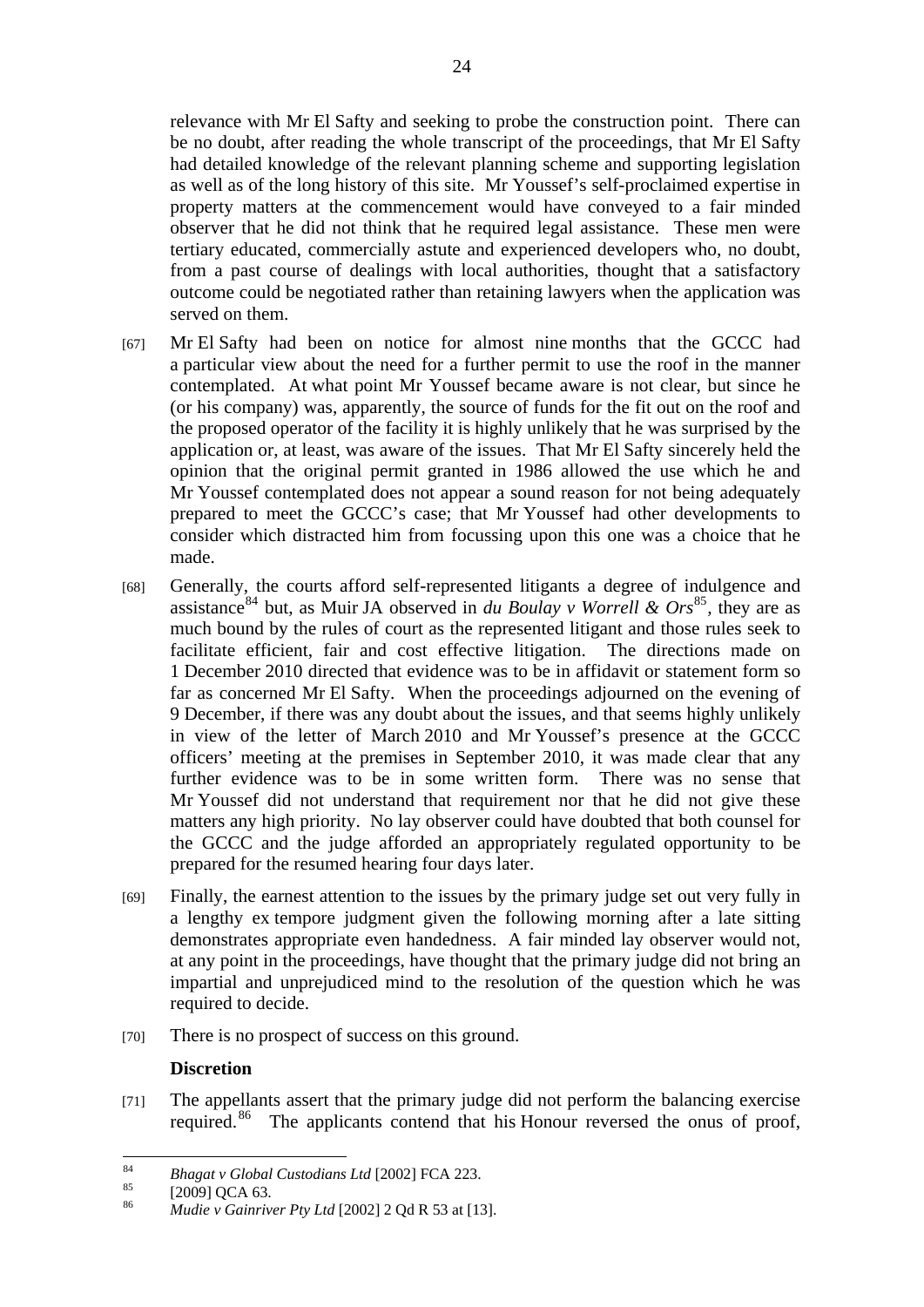requiring the applicants to satisfy the court that the relief sought by the GCCC ought to be refused and gave "overwhelming influence" to the respondent's submissions. It is the case that at the very end of his Honour's reasons he said:

25

"The respondents haven't satisfied the court that relief ought to be refused to the council on a discretionary basis."

That was said in the context of his Honour's conclusion that the GCCC had adduced sufficient evidence to demonstrate that approval was required and, therefore, issues of acquiescence and hardship were evidentiary matters for the applicants to raise sufficiently.

- [72] A diligent consideration of the primary judge's reasons demonstrates plainly that his Honour did engage in weighing the relative arguments advanced by the parties and, indeed, gave particular prominence to those of the applicants. And it was not want of balance which caused his Honour to describe the applicant's sign outside the premises as "blatant" in their confrontation with the GCCC. The sign was a very strong assertion that they had GCCC approval in the face of the very firm view that a further approval was necessary.
- [73] His Honour dealt carefully with the issue of acquiescence, a matter of primary importance to the applicants. His Honour acknowledged that the withdrawal of the Show Cause Notice might have led Mr El Safty to think that the GCCC would no longer pursue his company about the proposed use of the roof. But, as his Honour noted, by March 2010 the applicants, or at least Mr El Safty, could have been under no illusions about the GCCC's attitude. And that was nine months before the application was brought.
- [74] The applicants' allegation of disregard for the hardship they would suffer if they were compelled to give up their project was acknowledged. The applicants criticise him for refusing to allow Mrs El Safty or Mr Youssef to be called at the end of the hearing, who, it is speculated, might have provided some figures about expenditure prior to March 2010. That evidence was not opened and no schedule was offered to the other side which would justify that submission.
- [75] The primary judge approached the balancing exercise carefully and appropriately. Throughout he was open to the parties negotiating about terms which did not include the serving of food and drink to a large number of patrons on the roof.

# **Construction**

- [76] The applicants criticise the primary judge's approach to the construction of the relevant legislation and planning scheme. They contend that "the premises, namely the building, was approved pursuant to an Order of Judge Row for restaurant use under the 1982 Planning Scheme"<sup>87</sup>, and that
	- the building approvals envisaged the ancillary use to the restaurant of the roof for serving drinks and cocktail food because building includes the roof;
	- on 29 August 1990 the Planning and Development Committee of the GCCC resolved that the roof top could be used for restaurant eating without town planning approval or additional car parking and this was a correct view; and

 $87$ Written outline para 5.1.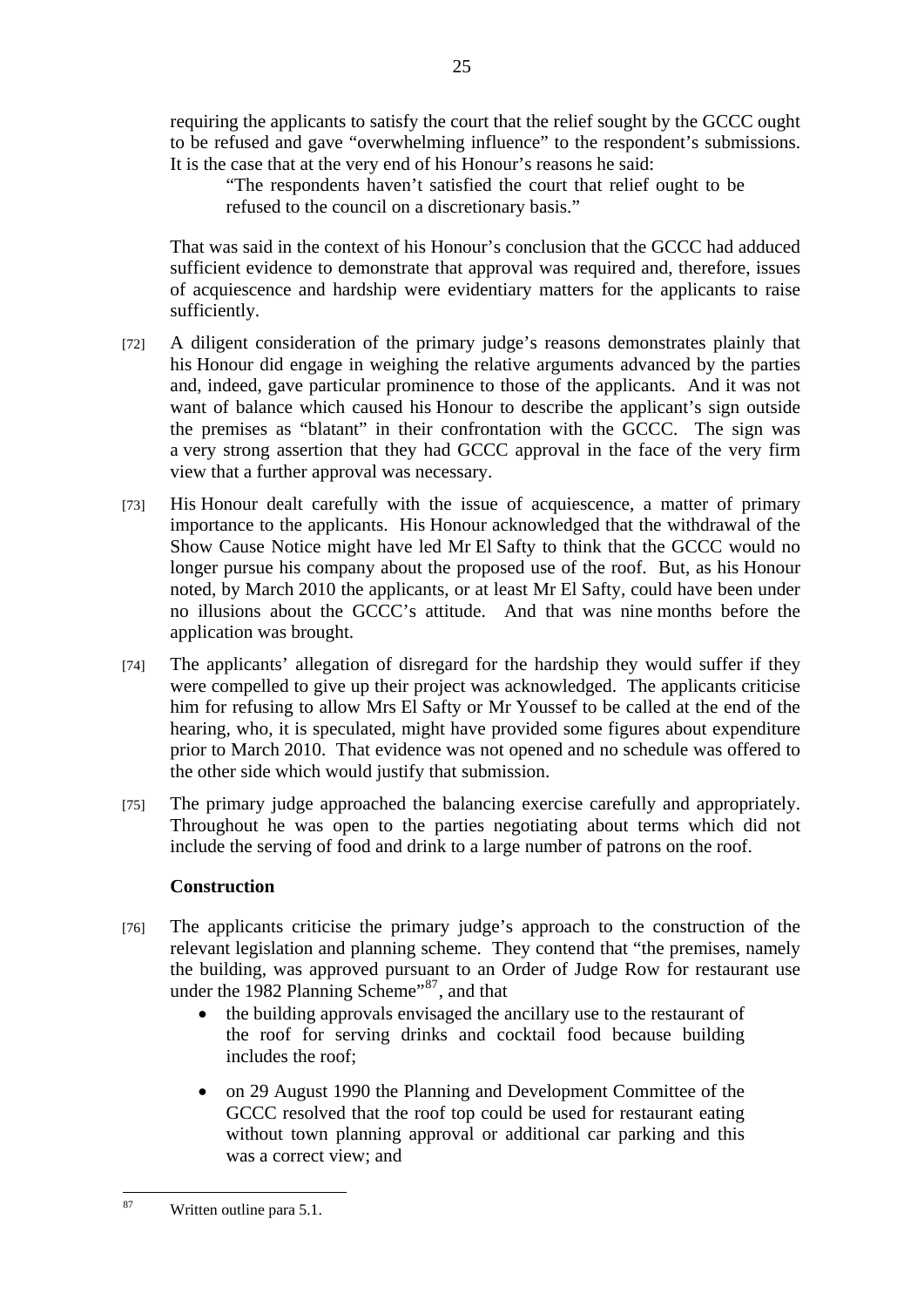- the "Total Use Area" definition was the same in the superseded scheme as at present and excludes an open roof.
- [77] By Town Planning Permit No. 9/225 the GCCC approved the application "to erect a Restaurant" on the land subject to conditions including satisfactory building plans. The primary permit was not a building approval in which a restaurant would be housed. As submitted by Mr Hughes, the building plans, eventually approved, provided a place for a restaurant in a completely enclosed area of approximately 400m<sup>2</sup> immediately below the roof, air conditioned and sound proofed.
	- *(i) Ancillary use*
- [78] "Use" is defined in the *Sustainable Planning Act* 2009 (Qld) as: "in relation to premises, includes any use incidental to and necessarily associated with the use of the premises."

"Premises" is defined as "(a) a building or other structure; or (b) land, whether or not a building or other structure is situated on the land". In *Boral Resources (Qld) Pty Ltd v Cairns City Council*<sup>88</sup> it was contended that gravel crushing was a use incidental to and necessarily associated with the lawful use of gravel extraction. The definition of "Use" in s 1.4 of the *Local Government (Planning and Environment) Act* 1990 (Qld) was relevantly the same as in the *Sustainable Planning Act* 2003 (Qld) (and in the *Local Government Act* 1936-1985). The court said: $89$ 

"The present case should be distinguished from one where a challenged process could be regarded as inevitably involved in a permitted use. Also, there could be a case of a different kind where there exists only one significant use and a further use only arguably and insignificantly present so that it might be regarded as no more than merely technically in existence. The process of screening and crushing which the appellant voluntarily proposes to conduct as an additional process here, has a character quite different from those just described. It would be a process difficult to place within the ambit of use embraced within the definition in s. 1.4 as one "*necessarily* associated" with another use of extraction even if it can properly be described as "incidental" to it."

[79] The applicants contend that the proposed roof top use is "necessarily associated with" the Break Point Restaurant to provide the drinks and pre-prepared snack food in an extended liquor licensing area. In the 1982 Town Planning Scheme for City of Gold Coast a "Restaurant" was defined as:

> "Any premises used or intended for use as a restaurant for the regular supply to the public of substantial meals at which the persons partaking thereof are seated at a table."

It is not materially different in the 2003 Planning Scheme except the meals served are no longer to be "substantial"<sup>90</sup> and the patrons need not be seated. There is nothing about the proposal for upwards of 250 people on the roof engaging in the consumption of food and liquor purposes with music<sup>91</sup> which is *incidental to* the

<sup>88</sup>  $^{88}_{89}$  [1997] 2 Qd R 31.

 $\frac{89}{90}$  At 35.

 $^{90}$  AR 815.

<sup>91</sup> Mr El Safty's evidence was that those who booked the roof top for, for example, a wedding reception would provide their own DJs.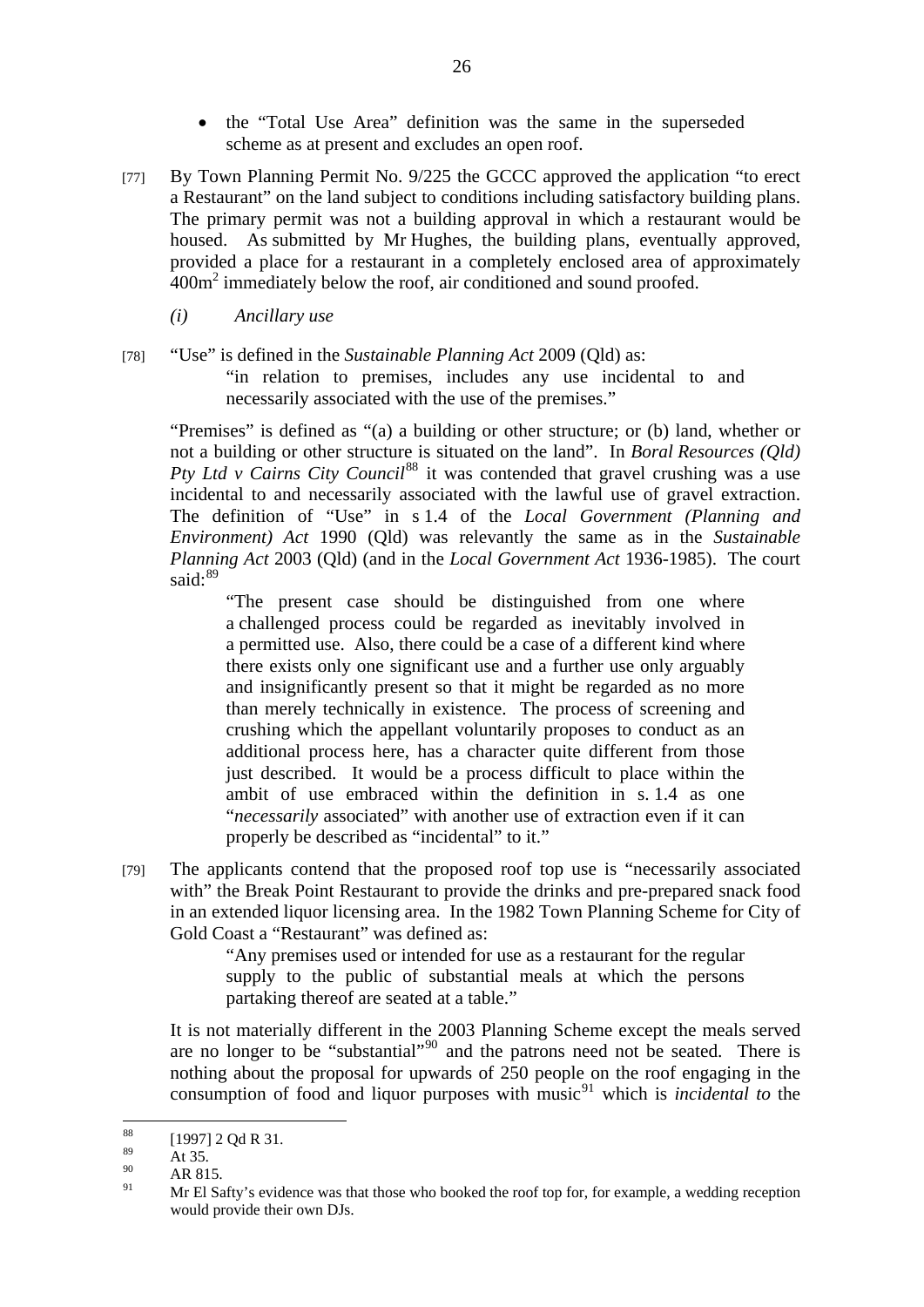operation of the restaurant. Nor is it *necessarily* associated with the restaurant. What is proposed is a separate facility, not the stroll up to the roof with a glass of wine (with or without the plates of tapas) to look at the view between courses from the restaurant below mentioned by Mr Cooke.

[80] There had been some suggestion that what was envisaged as a viewing platform was, in truth, within the concept of "Outdoor Recreation". Under the Planning Scheme in 1982 such a use was assessable and had not been included in the application before the Local Government Court. A "Reception Room" was defined in 1982 as:

> "Any premises used or intended for use for the holding of receptions or functions at which food and/or drink is served;

> The term does not include a restaurant, indoor recreation or hotel as herein defined."<sup>92</sup>

Such a use also required the consent of Council. It was not sought or granted in the 1985 application.

- *(ii) Material change of use*
- [81] "Material change of use" is defined in s 10 of the *Sustainable Planning Act* 2009 (Qld) in relation to premises:
	- "(a) generally  $-$ 
		- (i) the start of a new use of the premises; or
		- (ii) the re-establishment on the premises of a use that has been abandoned; or
		- (iii) a material increase in the intensity or scale of the use of the premises."

Mr Hughes contends that what is proposed falls within s  $10(a)(i)$  or (iii).

[82] The Burleigh Local Area Plan Table of Development for Precinct 6 – Public Open Space93 under "A: Material Change of Use" provides as exempt "**Minor Change** in the scale or intensity of an existing lawful use" and as "Impact Assessable":

> "Cafe Car Park Caravan Park Child Care Centre Community Purposes n.e.i Ecotourism Facility Indoor Recreation Facility Outdoor Sport and Recreation Restaurant"

[83] In Part 6 Division 1 Chapter 2 s 7.6.1 under "Material Change of Use" is:

"…Any use, not listed in Section A of the Table of Development, should be considered undesirable or inappropriate in the LAP or LAP precinct to which the Table of Development applies.

Any Material Change of Use not individually listed in the relevant Table of Development will be treated as an impact assessable development ..."<sup>94</sup>

<sup>92</sup>  $^{92}_{93}$  AR 889.

 $^{93}$  AR 858.

AR 847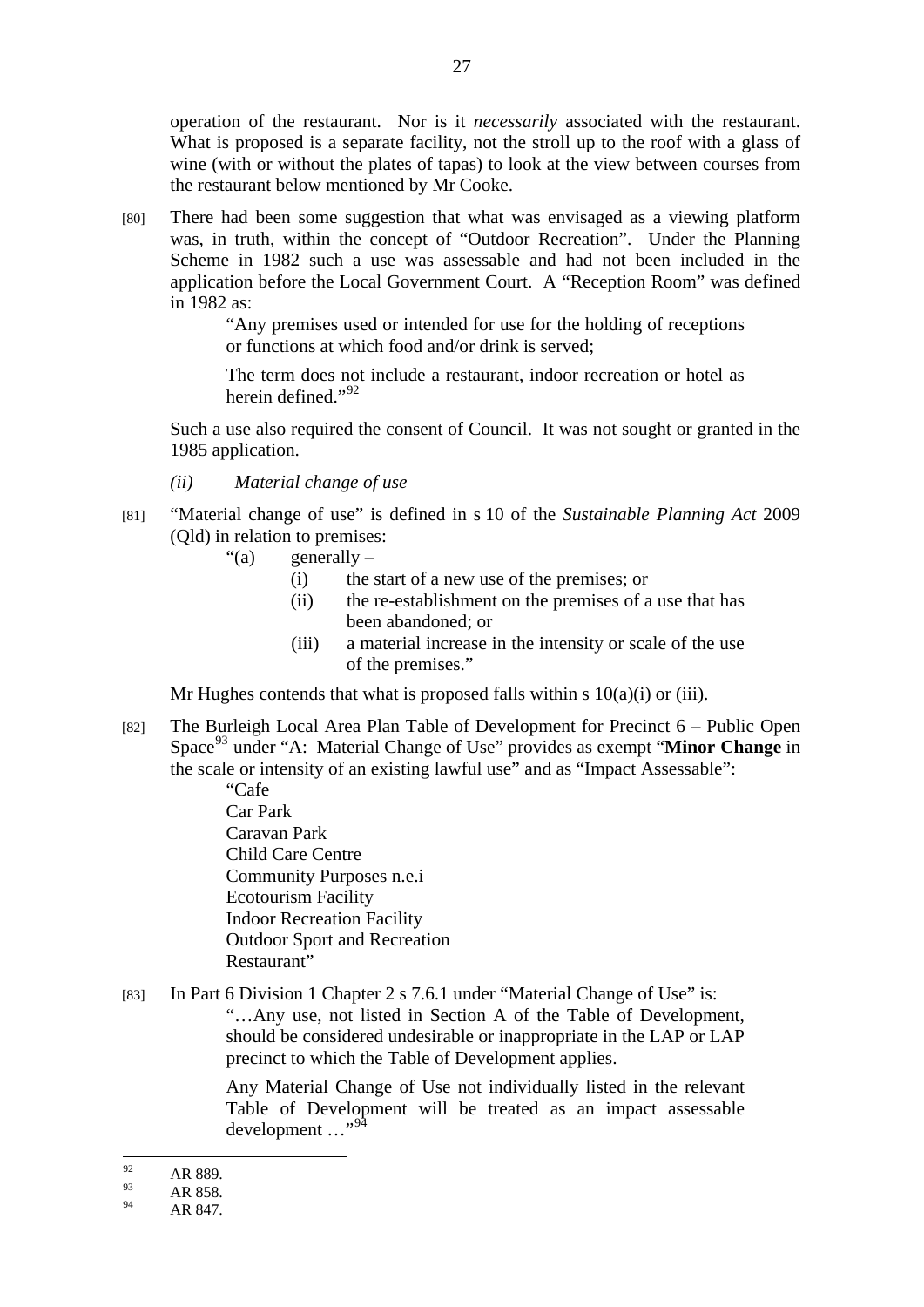The intent for Public Open Space in Precinct 6 contains the following:

"The intent for these areas in public ownership is to maintain and enhance the existing recreational, environmental and community service uses accommodated in these reserves. It is intended to better integrate the public reserves with surrounding areas in terms of landscaping and built form. However, no further intrusion of commercial uses into this precinct will be supported."

## [84] In Part 4 "Minor Change in the Scale or Intensity of an Existing Use" means: "**Minor Change in the Scale or Intensity of an Existing Use**

A change in the intensity or scale of an existing use that does not exceed any of the following:

- the limits expressed in the approved Plan of Development (or approved Management Plan) for the premises, where applicable;
- an increase of  $25m^2$  of total use area;
- an increase in the number of separate tenancies occupying the premises; and
- any extension of commercial operating hours on the premises, into and within the period between 7pm and 7am on any day."

#### "Total Use Area" is defined as: <sup>95</sup>

"The sum of all the areas (exclusive of all walls and columns) of all storeys of a building which are used or intended for use for a particular purpose, plus any other area of a site which is used, or intended to be used, for the same purpose. The term does not include:

- areas (inclusive of all walls and columns) of any lift wells, lift motor rooms, air conditioning and associated mechanical or electrical plant and equipment rooms;
- areas of any staircases;
- areas of any common foyer where these are not being used for commercial or retail purposes;
- areas of any public toilets;
- areas of any staff toilets, washrooms, recreation areas and lunchrooms, provided that such areas are not open to persons other than staff; and
- areas used for the access, parking and associated manoeuvring of motor vehicles."
- [85] "Storey" is defined: <sup>96</sup>

"That space within a building which is situated between the floor of one level and the floor of the next level above, or if there is no level above, the highest point of any impermeable ceiling above. The term includes any useable space on the roof area covered by impermeable material. For the purposes of calculating the number of storeys to determine compliance with the Planning Scheme, or sections which

 $95$ <sup>95</sup> Chapter 3 Explanatory Definitions, AR 836.

Chapter 3 Explanatory Definitions, AR 834.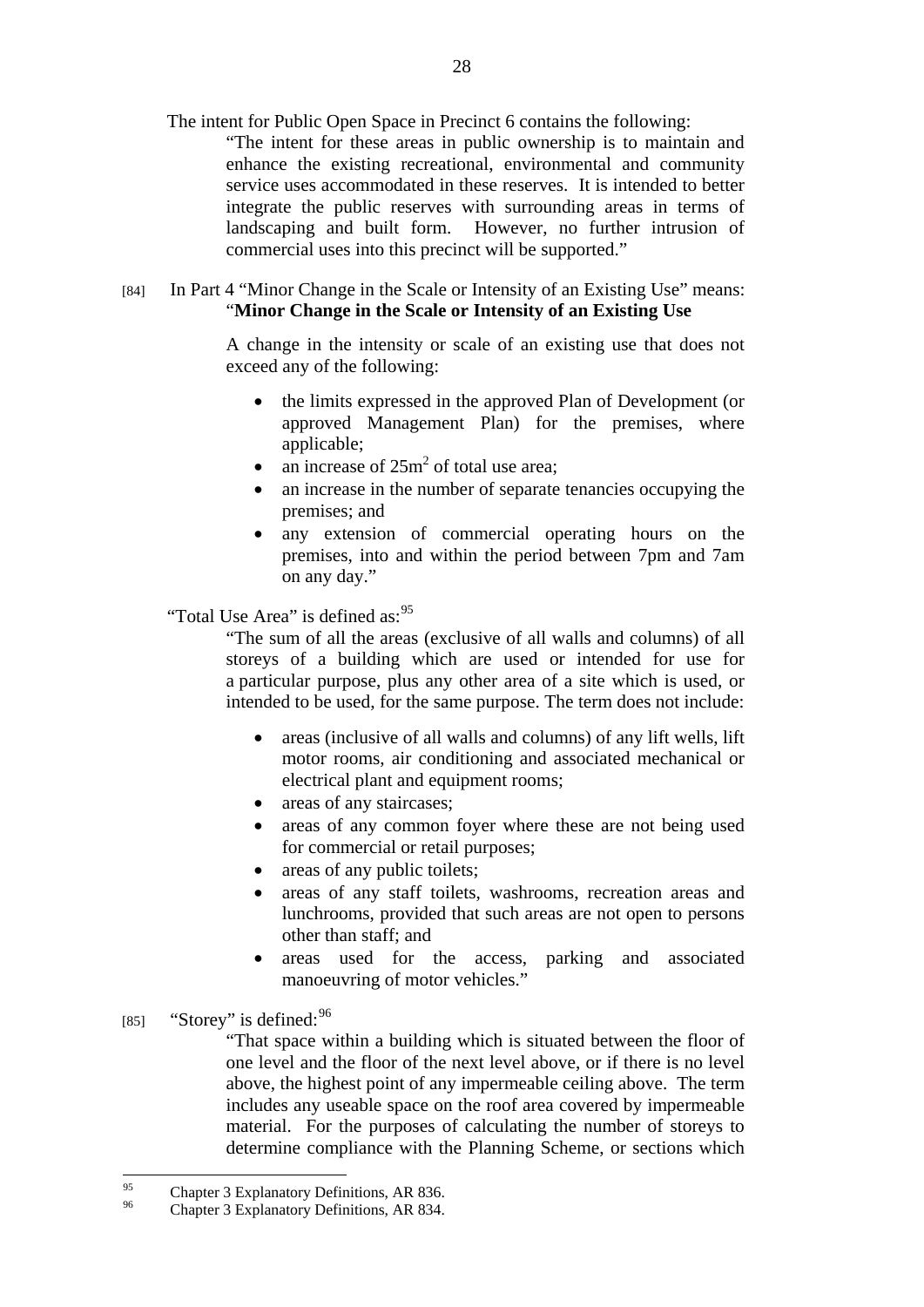control the height of any building, the number of storeys (excluding the ground floor storey) shall be determined either as:

- the actual number of spaces between levels;
- the number of storeys calculated by dividing the distance in metres or part thereof between the top of the floor of the first storey and the top of the ceiling of the topmost storey by:
	- (a) three metres in the case of a residential use;
	- (b) four metres in the case of a non-residential use;

whichever is the greater plus the ground floor storey. Any fraction, which results from the above calculation, shall constitute a storey …"

- [86] For the purpose of the application, the area of the roof is understood to be  $400m^2$ . The allowable extra area to fall within the description "minor" is  $25m^2$ . The applicants contend that on a proper construction of the Planning Scheme and its definitions the flat roof of the building would not be included in the calculation of the Total Use Area. It is not a "storey" because it is not covered. If it is relevant, "Gross Floor Area", excludes "roof" from its calculation. Accordingly, they argue, the proposed use of the roof would fall within the definition of "Minor Change" and is exempt from development approval. Mr Hughes directs attention to the balance of the definition of "Total Use Area" – "plus any other area of a site which is used, or intended to be used, for the same purpose". "Site" is<sup>97</sup> "Any land on which development is carried out, or is proposed …" It is not immediately attractive to include the roof of a building as "any other area of a site". I would conclude that the applicants are correct in arguing that the roof area does not exceed the allowable margin of total use area. But that is not the true issue.
- [87] What is proposed is the start of a new use of the premises.<sup>98</sup> It may be characterised as a "reception room"99 or as a "restaurant". If the latter, it is a new restaurant. It would be an absurd result from a planning perspective if there were an existing lawful use of an area in a building as a restaurant, that that approval extended to any other restaurant which may be commenced subsequently in another part of the building. In the past, in this building, approval has been obtained to start a new restaurant.
- [88] If the proposed use is as a "Public Viewing Platform" that would not be a change in the intensity or scale of an existing permitted use of the premises but "the start of a new use of the premises". The plan to have the restaurant provide the food and, in the interim, liquor for reward would involve a change in the scale of the existing restaurant use that exceeded "the limits expressed in the approved Plan of Development".<sup>100</sup> Because Mr Youssef's company is to operate the roof facility this would increase the number of separate tenancies occupying the premises. As to the latter, the applicants submit that they would make other arrangements if that were an impediment. There was no evidence as to whether the proposed hours of operation aligned with the restaurant.

<sup>97</sup> <sup>97</sup> Chapter 3 Explanatory Definitions, AR 834.

<sup>&</sup>lt;sup>98</sup> Sustainable Planning Act, s 10(a)(i) – *material change of use*.<br><sup>99</sup> "Any premises used, or intended to be used, for the conduct of receptions or functions at which food or drink is served. This term does not include a Restaurant, Indoor Recreation, Tavern, Resort Hotel or Cafe" – 2003 Planning Scheme.<br>AR 813.